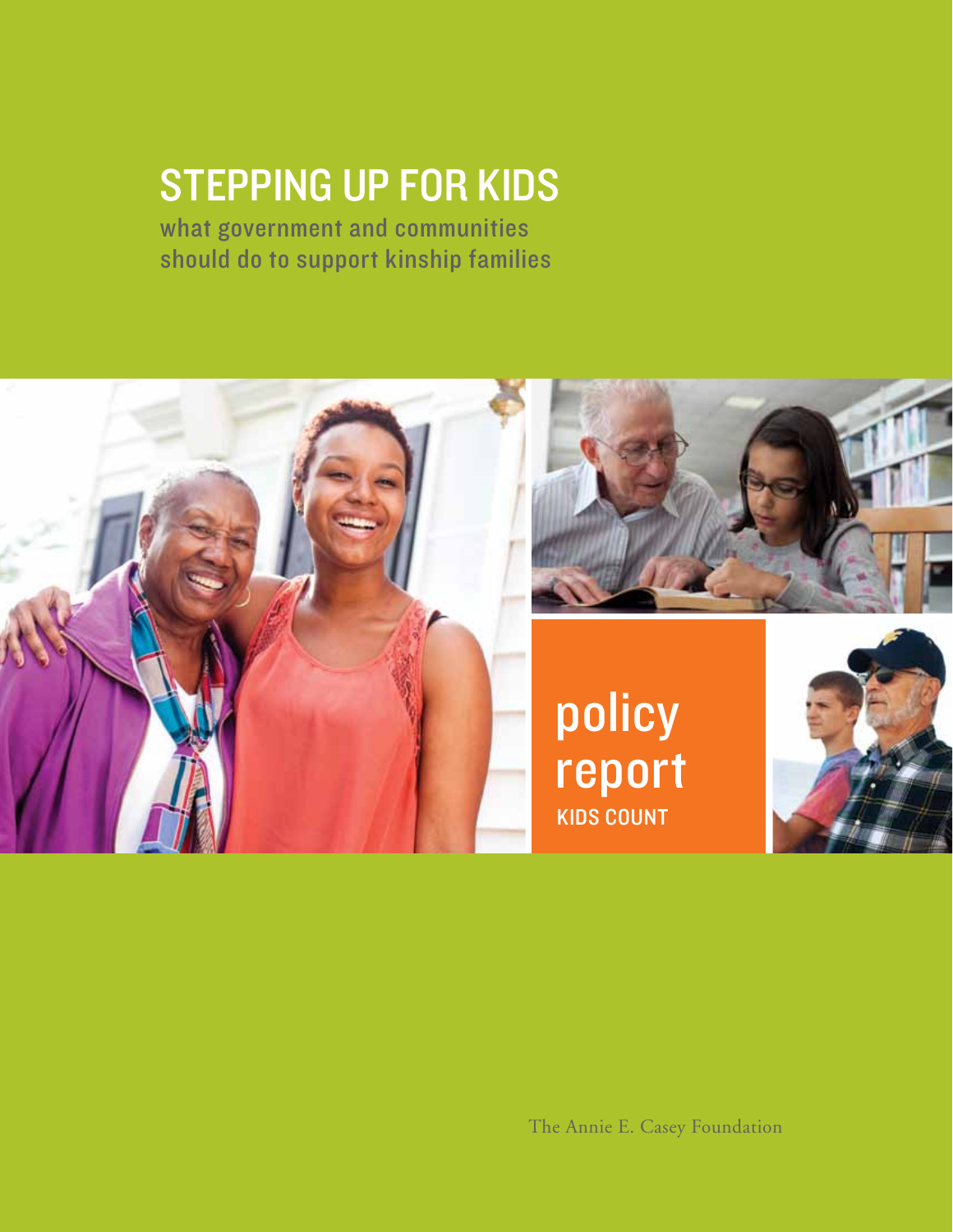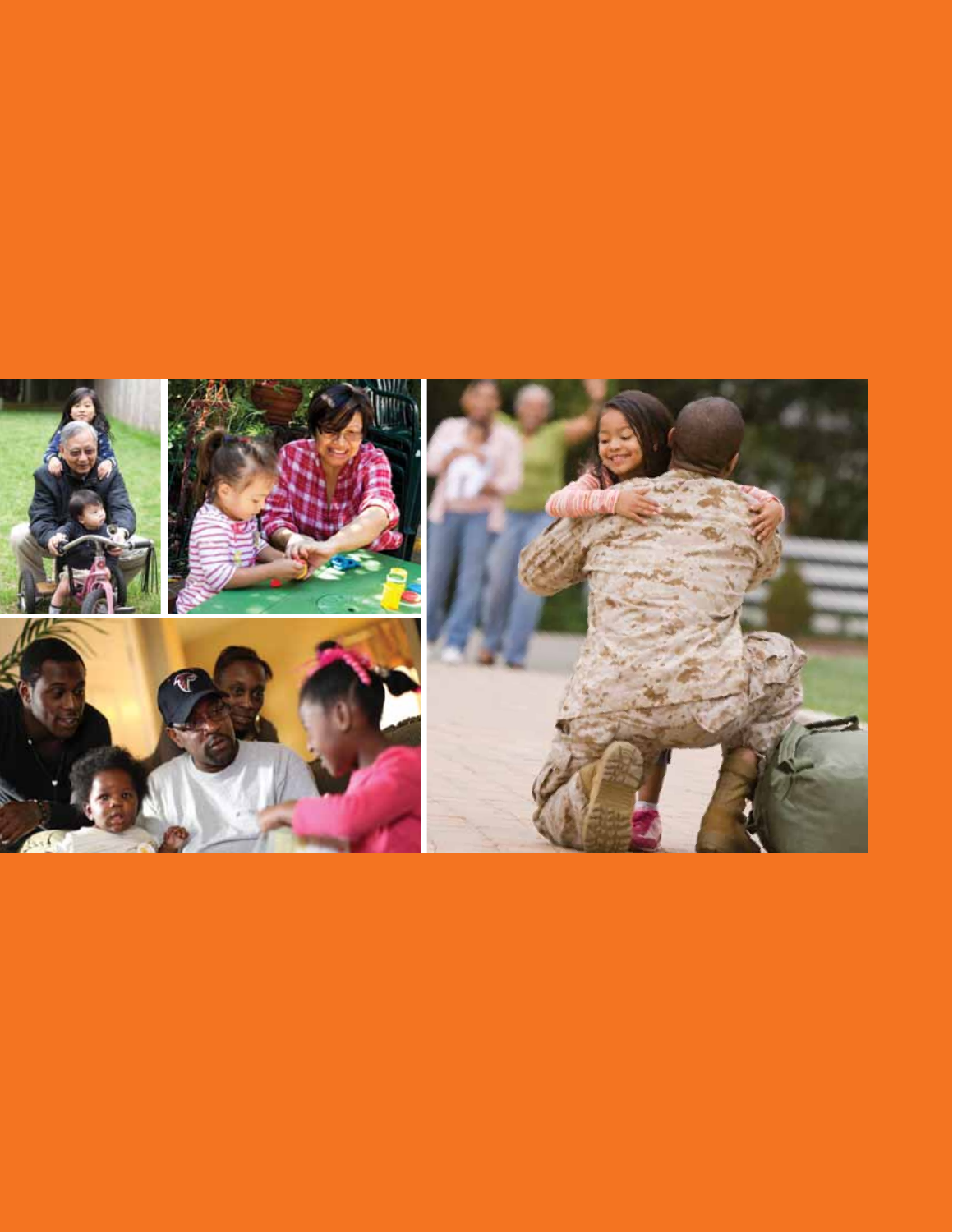# Stepping Up for Kids

what government and communities should do to support kinship families

Across every generation and culture, grandparents, other relatives, and close family friends have stepped forward to raise children whose parents can no longer care for them. This time-honored tradition, known as kinship care, helps protect children and maintains strong family, community, and cultural connections. When children cannot remain safely with their parents, other family and friends can provide a sense of security, positive identity, and belonging.

Extended family members and close family friends care for more than 2.7 million children in this country, an increase of almost 18 percent over the past decade.<sup>1</sup> The vast majority of these living arrangements are established informally within families.

Nevertheless, about 104,000 of these children have been placed with kin formally, as part of the state-supervised foster care system. In fact, children placed with kin by the formal foster care system represent one-fourth of all children who have been removed from their homes by the public child welfare system and placed in state custody.2

Whether they took in children through informal arrangements or through the state-supervised foster care system, all kinship caregivers face the emotional, physical, and financial strain of raising children who

have experienced the trauma of parental separation. Many kinship caregivers take on this responsibility without government assistance, often because they do not realize they could get help. And even those who are able to get help find themselves navigating through thickets of bureaucratic rules and procedures that evolved without kinship families in mind.

With help, kinship caregivers have proven they can ensure that children are kept safe and healthy and are able to achieve their full potential. Smart investments in these caring families also save money. Their loving support enhances children's development, preventing the need for more intrusive and expensive government interventions down the line.

This policy report summarizes what we know about kinship care, identifies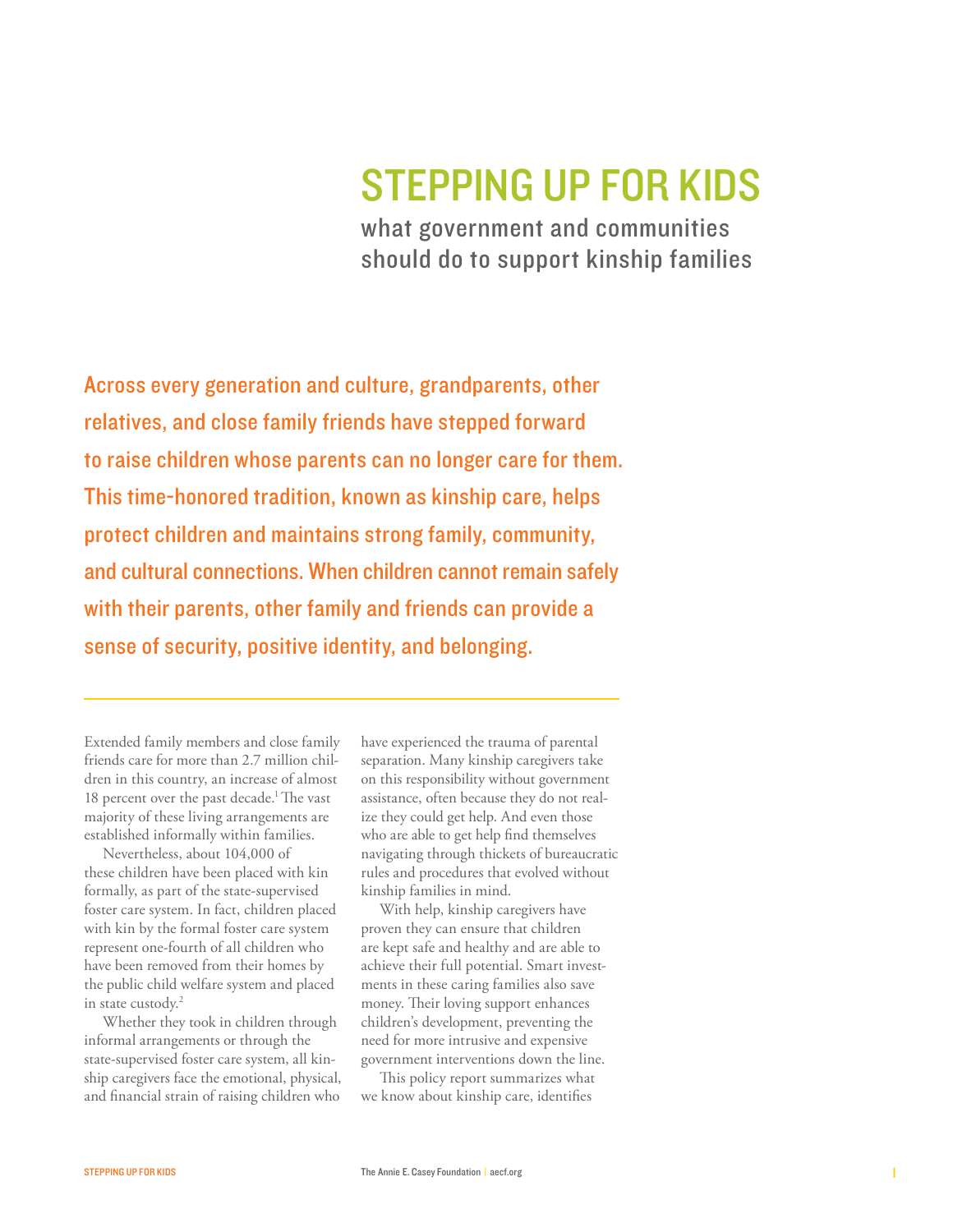Overall, 1 in 11 children lives in kinship care at some point before the age of 18. One in 5 black children spends time in kinship care at some point in their childhood.

> the problems and issues these families face, and recommends how we can best support caregivers as they step up to take responsibility for children in their extended families and communities.

#### KINSHIP CARE: A COMMON SOLUTION THAT WORKS FOR KIDS

Nationally, relatives or family friends are raising approximately 2.7 million children because their parents can no longer care for them.4 Kin and close friends step up to care for children for many reasons: parental substance abuse and mental illness; child abuse, neglect, or abandonment; illness or death; incarceration; and domestic violence.<sup>5</sup>

Children may also go to live with relatives because of military deployment, employment opportunities in other states, divorce, and deportation.In all of these very different circumstances, kinship care arrangements vary in length from several weeks or months to lifelong caregiving relationships.<sup>6</sup>

Although the vast majority of children live in kinship families without any child protective services involvement, state agencies also depend on kin to care for abused and neglected children under state supervision. The most recent data available show that more than 1 in 4 children in foster care—approximately 104,000 children—are in foster care with relatives.7 In addition, approximately 400,000 children who came to the attention of the child welfare system, but were diverted from state custody, live with kin as an alternative to foster care.<sup>8</sup> In other words,

after a referral has been made to the child welfare system, a worker helps the family find an alternative living arrangement for the child with a family member, at least temporarily, without that system securing legal custody and accepting oversight responsibility.

Data show that families are relying on kinship care at a much higher rate than in years past. In fact, over the past decade the number of children in kinship care grew six times faster than the number of children in the general population (18 percent versus 3 percent).<sup>9</sup> Newly available data suggest that a large number of children spend time in kinship care at some point during their childhoods, with 1 in 11 children living in kinship care for at least three consecutive months at some point before the age of 18. The likelihood that African-American children will experience kinship care is more than double that of the overall population, with 1 in 5 black children spending time in kinship care at some point during their childhood.<sup>10</sup>

#### Kinship Care Increases Child Safety, Stability, Permanence, and Well-Being

The notion that children do better in families is a fundamental value that cuts across all racial, ethnic, and socioeconomic boundaries. Kinship care helps children maintain familial and community bonds and provides them with a sense of stability, identity, and belonging, especially during times of crisis. Kinship care also helps to minimize the trauma and loss that accompany parental separation. For children

# What Is Kinship Care?

The term kinship care refers to situations in which children are cared for full time by blood relatives or other adults with whom they have a family-like relationship, such as godparents or close family friends. There are two main types of kinship care. Private, or informal, kinship care is an arrangement in which extended family members raise children without child protective services involvement. Public kinship care describes situations in which families care for children involved with the child welfare system. Kinship foster care describes the subset of child welfare-involved children who are placed with relatives, but remain in the legal custody of the state.3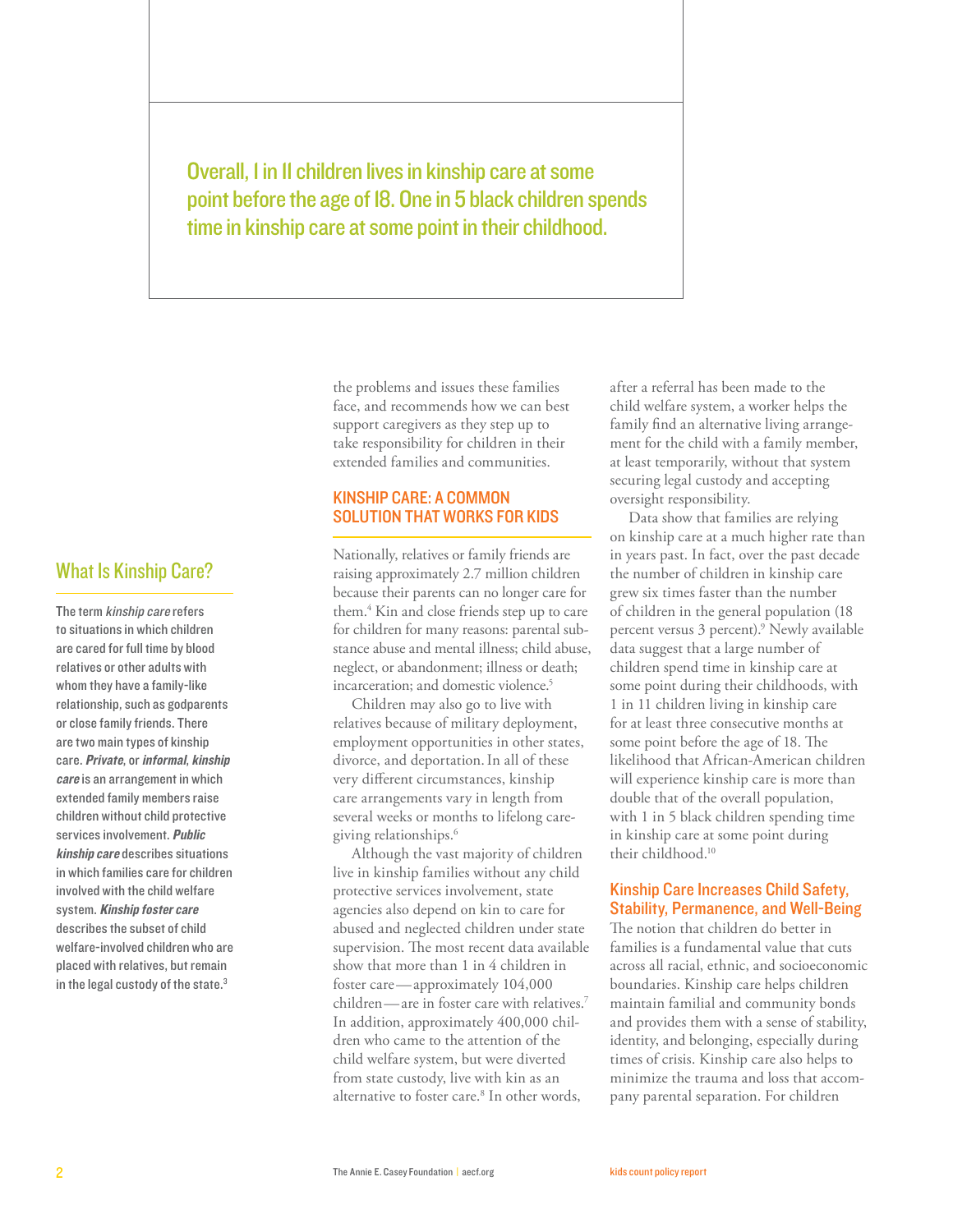TABLE 1

# How Many Children Are in Kinship Care?

About 4 percent of all children are in kinship care. While only around 104,000 of them are in state-supervised foster care, they represent nearly 26 percent of the foster care population.

|                             | <b>Children in Public and</b><br>Private Kinship Care <sup>1</sup> |                      | Kinship Foster Care <sup>2</sup> | <b>Children in State-Supervised</b>    |                       | <b>Children in Public and</b><br>Private Kinship Care <sup>1</sup> |                        | <b>Children in State-Supervised</b><br>Kinship Foster Care <sup>2</sup> |                                        |
|-----------------------------|--------------------------------------------------------------------|----------------------|----------------------------------|----------------------------------------|-----------------------|--------------------------------------------------------------------|------------------------|-------------------------------------------------------------------------|----------------------------------------|
| <b>State</b>                | <b>Number</b>                                                      | % of all<br>children | Number                           | % of all<br>children in<br>foster care | <b>State</b>          | <b>Number</b>                                                      | $%$ of all<br>children | <b>Number</b>                                                           | % of all<br>children in<br>foster care |
| <b>United States</b>        | 2,712,000                                                          | 4%                   | 103,943                          | 26%                                    | <b>Missouri</b>       | 56,000                                                             | 4%                     | 2,087                                                                   | 21%                                    |
| Alabama                     | 50,000                                                             | 4%                   | 660                              | 12%                                    | <b>Montana</b>        | 8,000                                                              | 3%                     | 562                                                                     | 33%                                    |
| Alaska                      | 7,000                                                              | 4%                   | 451                              | 25%                                    | Nebraska              | 14,000                                                             | 3%                     | 1,153                                                                   | 22%                                    |
| Arizona                     | 60.000                                                             | 3%                   | 3.605                            | 37%                                    | <b>Nevada</b>         | 19.000                                                             | 3%                     | 1.619                                                                   | 34%                                    |
| <b>Arkansas</b>             | 34,000                                                             | 5%                   | 566                              | 15%                                    | <b>New Hampshire</b>  | 5.000                                                              | 2%                     | 139                                                                     | 18%                                    |
| California                  | 333,000                                                            | 4%                   | 16,338                           | 28%                                    | <b>New Jersey</b>     | 58,000                                                             | 3%                     | 2,518                                                                   | 35%                                    |
| Colorado                    | 32,000                                                             | 3%                   | 923                              | 13%                                    | <b>New Mexico</b>     | 24,000                                                             | 5%                     | 324                                                                     | 17%                                    |
| <b>Connecticut</b>          | 24,000                                                             | 3%                   | 601                              | 14%                                    | <b>New York</b>       | 153,000                                                            | 3%                     | 5,433                                                                   | 20%                                    |
| <b>Delaware</b>             | 8,000                                                              | 4%                   | 71                               | 10%                                    | <b>North Carolina</b> | 101,000                                                            | 4%                     | 2,076                                                                   | 24%                                    |
| <b>District of Columbia</b> | 5,000                                                              | 5%                   | 322                              | 16%                                    | <b>North Dakota</b>   | 4,000                                                              | 3%                     | 115                                                                     | 11%                                    |
| Florida                     | 164,000                                                            | 4%                   | 8,071                            | 43%                                    | Ohio                  | 100,000                                                            | 4%                     | 1,631                                                                   | 14%                                    |
| Georgia                     | 103.000                                                            | 4%                   | 989                              | 14%                                    | <b>Oklahoma</b>       | 56,000                                                             | 6%                     | 2,271                                                                   | 29%                                    |
| Hawaii                      | 12,000                                                             | 4%                   | 556                              | 46%                                    | Oregon                | 22,000                                                             | 3%                     | 2,254                                                                   | 25%                                    |
| Idaho                       | 7.000                                                              | 2%                   | 399                              | 27%                                    | Pennsylvania          | 101,000                                                            | 4%                     | 3,456                                                                   | 23%                                    |
| <b>Illinois</b>             | 105,000                                                            | 3%                   | 6,208                            | 35%                                    | <b>Rhode Island</b>   | 6,000                                                              | 2%                     | 534                                                                     | 26%                                    |
| Indiana                     | 59,000                                                             | 4%                   | 3,814                            | 31%                                    | <b>South Carolina</b> | 54,000                                                             | 5%                     | 294                                                                     | 7%                                     |
| lowa                        | 18,000                                                             | 3%                   | 1,478                            | 23%                                    | <b>South Dakota</b>   | 7,000                                                              | 3%                     | 244                                                                     | 16%                                    |
| Kansas                      | 27,000                                                             | 4%                   | 1,536                            | 26%                                    | <b>Tennessee</b>      | 67,000                                                             | 5%                     | 537                                                                     | 8%                                     |
| Kentucky                    | 63,000                                                             | 6%                   | 632                              | 9%                                     | <b>Texas</b>          | 276,000                                                            | 4%                     | 8,506                                                                   | 29%                                    |
| Louisiana                   | 65,000                                                             | 6%                   | 956                              | 21%                                    | <b>Utah</b>           | 15.000                                                             | 2%                     | 553                                                                     | 19%                                    |
| <b>Maine</b>                | 8,000                                                              | 3%                   | 408                              | 26%                                    | <b>Vermont</b>        | 4,000                                                              | 3%                     | 132                                                                     | 14%                                    |
| Maryland                    | 48,000                                                             | 4%                   | 2,037                            | 34%                                    | Virginia              | 69,000                                                             | 4%                     | 312                                                                     | 6%                                     |
| <b>Massachusetts</b>        | 31,000                                                             | 2%                   | 1,616                            | 18%                                    | Washington            | 53,000                                                             | 3%                     | 3,404                                                                   | 34%                                    |
| <b>Michigan</b>             | 59,000                                                             | 2%                   | 5,690                            | 35%                                    | <b>West Virginia</b>  | 19,000                                                             | 5%                     | 549                                                                     | 13%                                    |
| <b>Minnesota</b>            | 21,000                                                             | 2%                   | 879                              | 17%                                    | Wisconsin             | 20,000                                                             | 2%                     | 1,944                                                                   | 30%                                    |
| <b>Mississippi</b>          | 53,000                                                             | 7%                   | 998                              | 28%                                    | Wyoming               | 4,000                                                              | 3%                     | 196                                                                     | 20%                                    |

' Population Reference Bureau's analysis of 2009, 2010, and 2011 Current Population Survey Annual Social and Economic Surveys. Estimates represent 3-year averages. Children in Public and Private<br>Kinship Care are those chil

2 KIDS COUNT Data Center's analysis of 2010 AFCARS data, http://datacenter.kidscount.org/data/acrossstates.

note U.S. total includes 1,296 children in state-supervised kinship foster care in Puerto Rico.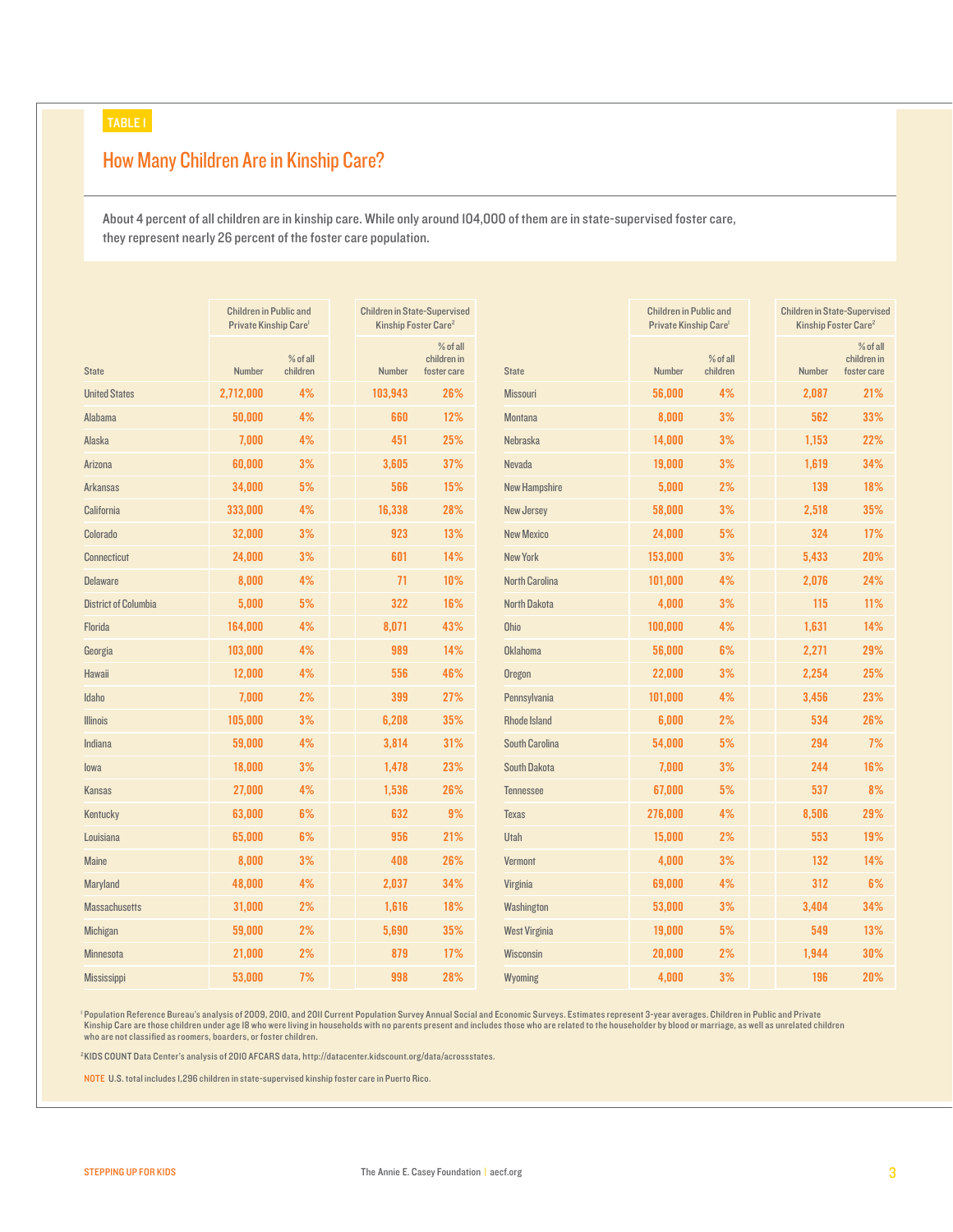



in the custody of the state child welfare system, placement with caring relatives helps prevent the unnecessary stress of adjusting to foster care with adults they do not know. Kin can provide safe, stable, and nurturing care temporarily when children are removed from their homes, and they can provide care permanently when parents are unable to resume fulltime care of their children.

A growing body of research confirms that, in most circumstances, kinship care is the best option when children cannot live with their own parents.<sup>11</sup> Particularly for foster children placed with kin, several studies have found that children in kinship foster care are better able to adjust to their new environment and are less likely to experience behavioral problems and psychiatric disorders than those in the general foster care population.12,13 Finally, children in kinship foster care experience fewer school disruptions than children in non-kin foster care.14

TABLE 2

# Who Are Kinship Families?

According to U.S. Census Bureau data, kinship caregivers are more likely to be poor, single, older, less educated, and unemployed than families in which at least one parent is present.

|                                                                                                                        | <b>Children Living With</b><br>at Least One Parent | Children in Public and<br><b>Private Kinship Care</b> |                                                                                              | <b>Children Living With</b><br>at Least One Parent | Children in Public and<br><b>Private Kinship Care</b> |
|------------------------------------------------------------------------------------------------------------------------|----------------------------------------------------|-------------------------------------------------------|----------------------------------------------------------------------------------------------|----------------------------------------------------|-------------------------------------------------------|
| <b>HOUSEHOLD POVERTY</b><br>Below the poverty line<br>Below 200% of the poverty line                                   | 22%<br>43%                                         | 38%<br>63%                                            | <b>RACE/ETHNICITY</b><br>White (non-Hispanic)<br><b>Black</b><br><b>Hispanic</b>             | 55%<br>14%<br>23%                                  | 40%<br>31%<br>23%                                     |
| <b>EMPLOYMENT</b><br>Caregiver employed<br><b>Employed full time</b><br><b>Caregiver retired</b><br>Caregiver disabled | 71%<br>53%<br>$1\%$<br>5%                          | 50%<br>36%<br>16%<br>19%                              | <b>OTHER CHARACTERISTICS</b><br>Single parent<br>Caregiver age 50+<br>No high school diploma | 31%<br>$10\%$<br>14%                               | 55%<br>60%<br>27%                                     |

SOURCE Population Reference Bureau's analysis of the 2011 Current Population Survey Annual Social and Economic Survey.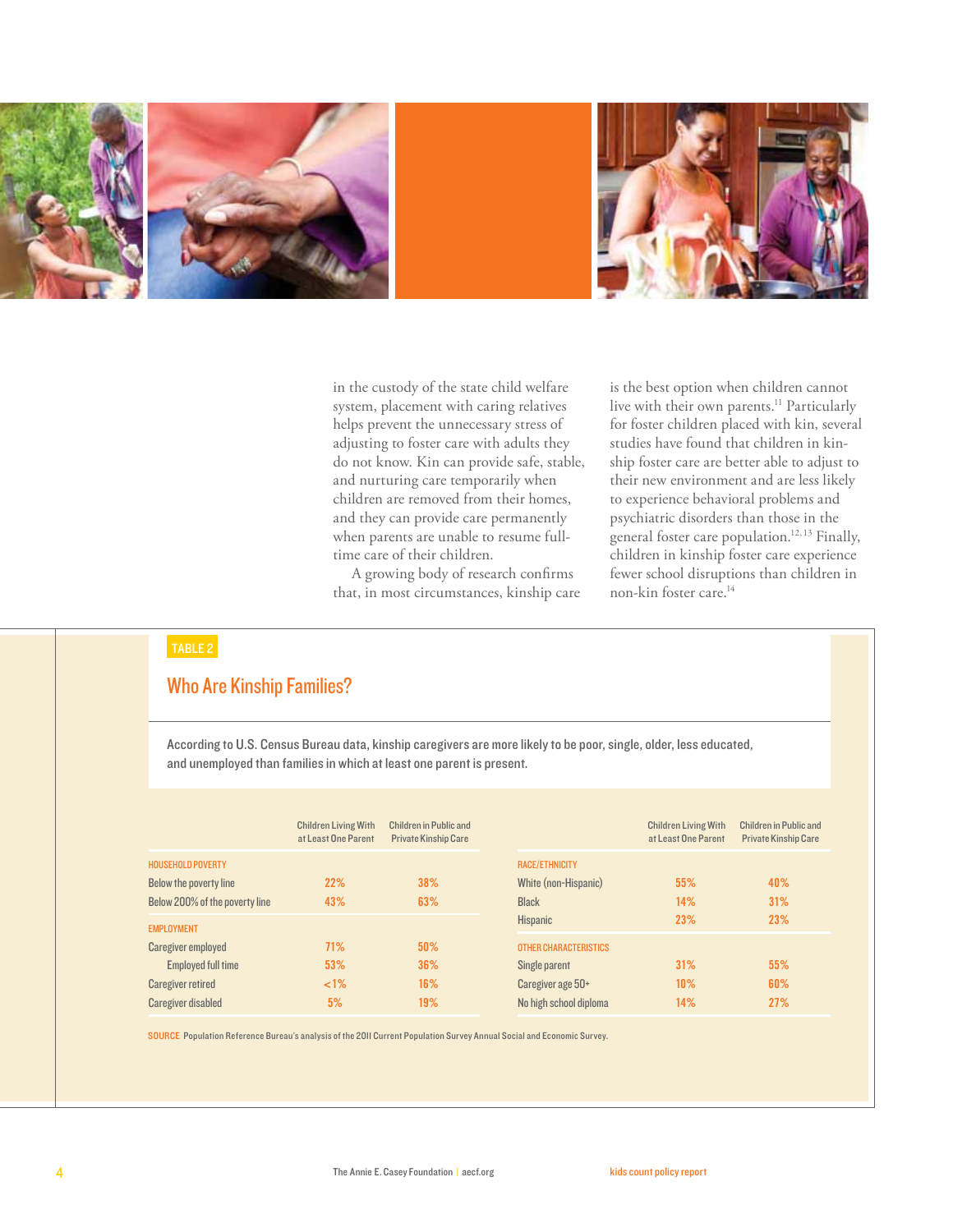# How Does the Cost of Raising Children Compare to Available Government Support?

Kinship caregivers, whether they obtain assistance from foster care or TANF, receive much less financial support than what the USDA estimates it costs to raise a child. Caregivers receive considerably greater assistance from foster care than from TANF, especially when they care for more than one child, because TANF assistance only increases incrementally.



#### SOURCES Data from Mark Lino, Expenditures on Children by Families, miscellaneous publication no. 1528-2010 (Washington, DC: U.S. Department of Agriculture, Center for Nutrition Policy and Promotion, 2010); U.S. Government Accountability Office (GAO), TANF and Child Welfare Programs: Increased Data Sharing Could Improve Access to Benefits and Services (Washington, DC: GAO, October 2011),<br>see http://www.gao.gov/products/GAO-12-2.

#### COMMON CHALLENGES FOR KINSHIP FAMILIES

While many kinship families value the emotional rewards of caregiving, they also experience serious hardship in taking on the full-time care of additional children. Raising children costs money and requires serious commitments of time, energy, and attention. Kin who are given the unanticipated responsibility of caring for additional children quickly confront financial, health, and social challenges. Many grandparents and other relatives raising children also struggle with feelings of guilt and shame about the family circumstances that led to the caregiving arrangement.

These challenges are all the more daunting when caring for children who have experienced trauma, and they are further exacerbated by the difficulties of navigating government and community support systems in an effort to meet children's needs. In some cases, kinship care families lack the requisite legal authority to make decisions on behalf of the children in their care. While these challenges do not diminish the positive impact that kin can have on children, they do call attention to the need for comprehensive supports to address the common barriers facing these families.

#### Financial, Health, and Social Stresses of Caregiving

According to U.S. Census Bureau data, kinship caregivers are more likely to be poor, single, older, less educated, and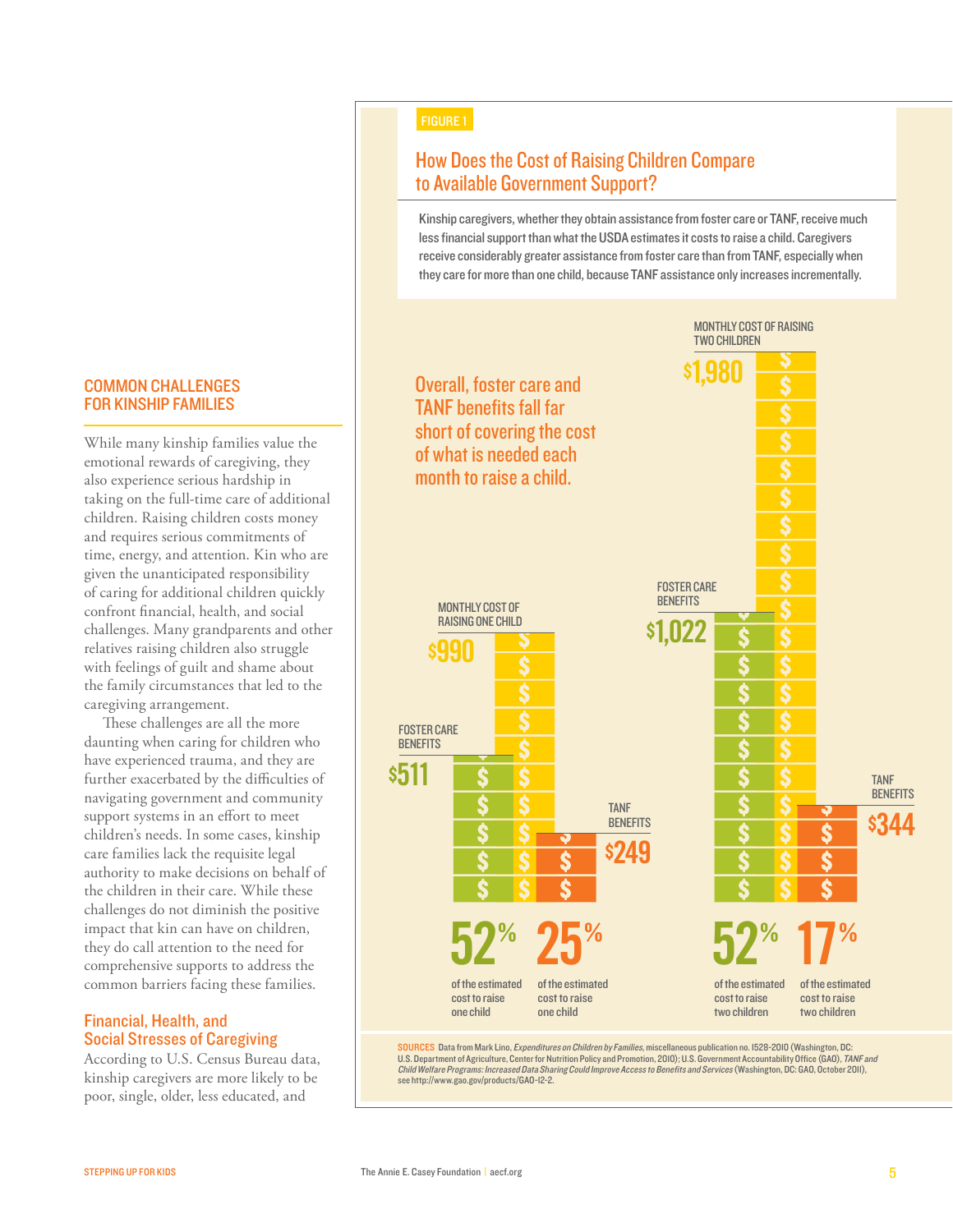A growing body of research confirms that, in most circumstances, kinship care is the best choice when children cannot live with their own parents.

> unemployed than families in which at least one parent is present.<sup>15</sup> The financial burdens kin face can be even more severe when kin are already caring for other children, take in large sibling groups, are retired, or are living on a fixed income.

> Whether children living with kinship families were placed through the formal child welfare system or informal agreements within a family, they often face similar challenges, such as a history of parental abuse and neglect, substance abuse, and/or domestic violence. Compared to the general population of children, those in private, informal kinship care tend to have higher poverty rates, are less likely to be covered by health insurance, and are more likely to have physical and mental disabilities.<sup>16</sup> Children in public, formal kinship care are also more likely to face behavioral and emotional issues associated with the abuse or neglect that initially brought their families to the attention of the child welfare system.

In addition to its impact on work, finances, and retirement plans, the sudden decision to take in a child may also disrupt important family relationships. Caregivers often experience a complex set of emotions, including shame, guilt, or anger over the behavior of the children's parents. The emotional impact is especially difficult on grandparent caregivers who must also manage relationships with, and sometimes provide care for, their adult children at the same time they are raising their grandchildren. Focusing on the needs of the children in their care while

ignoring their own needs can lead to chronic stress, depression, or physical illness such as hypertension.<sup>17</sup>

#### It Can Be Hard for Kinship Families to Get Help

Kin caregivers often find it difficult to get the benefits and services they need to take care of the children they've taken in. In fact, many do not even realize that certain government supports exist to help them, or they receive inaccurate information about their eligibility for help.

#### Financial Help: Temporary Assistance for Needy Families

For many families, their most immediate need is for additional money to pay for the added costs of caring for a child. As mentioned above, kin families are more likely to be poor or low income, and many older kin caregivers are living on fixed retirement incomes. Adding the expense of caring for a child, or several children, is a significant challenge.

Many kin caregivers do not realize that they may be eligible for financial help to pay these extra expenses. In most states, almost all children living apart from their parents—including those living with other family members—are eligible for cash assistance through Temporary Assistance for Needy Families (TANF), even if the family member they are now living with is not eligible. Full-time relative caregivers do not need legal custody or guardianship to apply for assistance on a child's behalf. Additionally, if they meet certain eligibility requirements,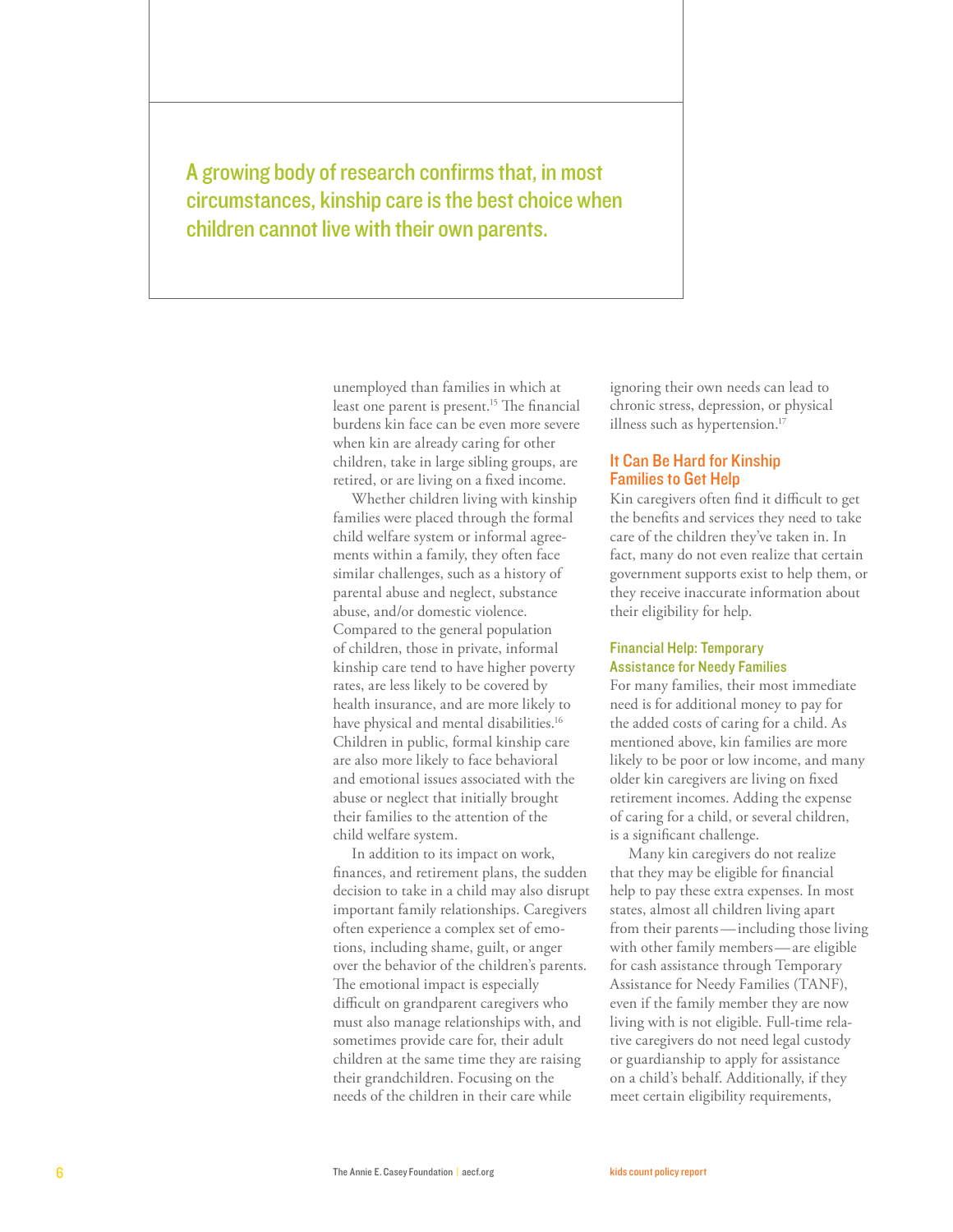### figure 2 figure **<sup>2</sup>**

# How Many Kinship Families Receive Financial Assistance?

The majority of kinship caregivers are not receiving the financial help for which they are eligible, and many do not even realize that certain government supports exist to help them care for the children they have taken in.

#### TANF



Less than 12 percent of kinship families receive TANF support, even though nearly 100 percent of the children in these families are eligible.

#### **SNAP**



Less than half of low-income kinship care households receive assistance from SNAP, despite the fact that most report food insecurity.

#### **MEDICAID**



Less than half of eligible children in kinship care receive Medicaid coverage.

### CHILD CARE



Only 17 percent of low-income working kinship caregivers receive child care assistance.

#### **HOUSING**



Only 15 percent of low-income kinship caregivers receive housing assistance.

SOURCES TANF data from Richard Bavier, "Children Residing With No Parent Present," Children & Youth Services Review 33, no. 10 (2011); SNAP, Medicaid, Child Care, and Housing data from Jennifer Ehrle and Rob Geen, *Children Cared for by Relatives: What Services Do They*<br>*Need?* National Survey of America's Families, Series B, No. B-47 (Washington, DC: The

low-income caregivers themselves may also receive cash grants.

Although states can use TANF funds to provide cash assistance and services to kinship families, these programs do not always respond to the unique needs of kinship families. The program has evolved with a focus on nuclear families, including restrictions and time limits that can be inappropriate and unworkable when applied to kinship families.

Less than 12 percent of kinship families receive any assistance from TANF, although nearly 100 percent of the children in such families are eligible, as well as many of the caregivers themselves.18 Kin are often reluctant to apply for TANF assistance because of a perceived stigma associated with the program, or because they do not know that TANF is available or how to apply for it. They also may not have appropriate documentation verifying the caregiver's relationship to the child.19

#### Other Financial Assistance

Because most kinship caregivers fail to receive TANF, they miss opportunities to receive other public benefits, as well. For example, less than half of low-income kinship care households receive assistance from the Supplemental Nutrition Assistance Program (SNAP—formerly Food Stamps), despite the fact that most report food insecurity. Less than half of eligible children in kinship care receive Medicaid coverage. Only 17 percent of low-income working kinship caregivers receive child care assistance. Similarly,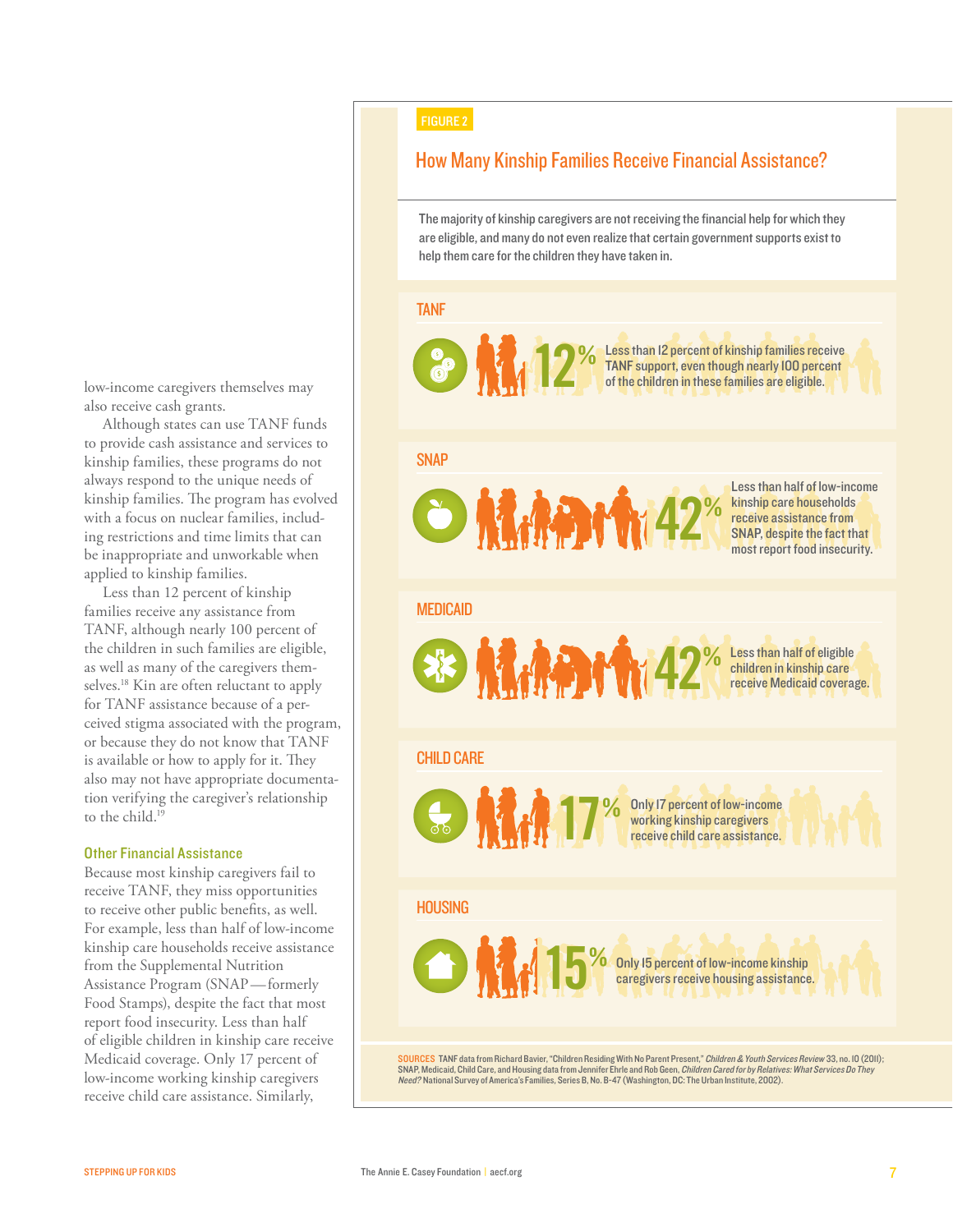



only 15 percent of low-income kinship caregivers receive any housing assistance, despite most having reported difficulty paying housing costs.20

#### Lack of Affordable Legal Representation

Kinship families are called upon to take the place of parents, yet they often need basic legal authority to make daily caregiving decisions for children, such as obtaining medical care or enrolling children in school. Private health insurance usually covers only biological and adoptive children, not children in kinship care, and caregivers are often unaware of children's eligibility for Medicaid and the Children's Health Insurance Program (CHIP). Because of their unclear legal status, some kinship families struggle to access other critical benefits, including Supplemental Security Income (SSI), SNAP, available child care subsidies, and other programs.

Many caregivers find it difficult and intimidating to interact with adversarial court systems, especially when they have to bring cases against their own family members.<sup>21</sup> Cuts in funding for legal services and growing caseloads make it difficult for low-income families to find qualified and affordable lawyers. Many caregivers earn too much to qualify for free or low-cost legal services, but too little to afford the high cost of a private attorney. Although some courts have committed to making their proceedings more open and supportive for kinship families, the majority still fail to consider the complex dynamics of these families.

#### Barriers to Effective Use of Kinship Families in the Child Welfare System

Federal and state child welfare policies express a strong preference for relatives to care for those children who cannot safely live with their parents. In fact, federal and state laws require that child welfare agencies notify and consider placement with relatives from the time a child first enters state custody. In 2010, more than one-fourth of children in foster care —approximately 26 percent —were placed with kinship families.<sup>22</sup>

Yet, just as the nation's financial sup port system has evolved with a primary focus on nuclear families, the foster care system itself was not originally designed to assist family members with playing such a direct, parent-like role in meeting the needs of children.

#### Uneven State Progress in Placing Children With Kin

Despite the fact that policies and laws prefer placement with kin over placement with families unknown to the child, state reliance on kinship families for children in foster care varies widely, ranging from 6 percent to 46 percent. The failure to identify and engage family resources for children in foster care too often results in losing the family con nections that are vital to their long-term well-being. The lack of family connections is particularly difficult for those children who leave foster care at age 18 (or, in some cases, up to age 21) with no perma nent relationships.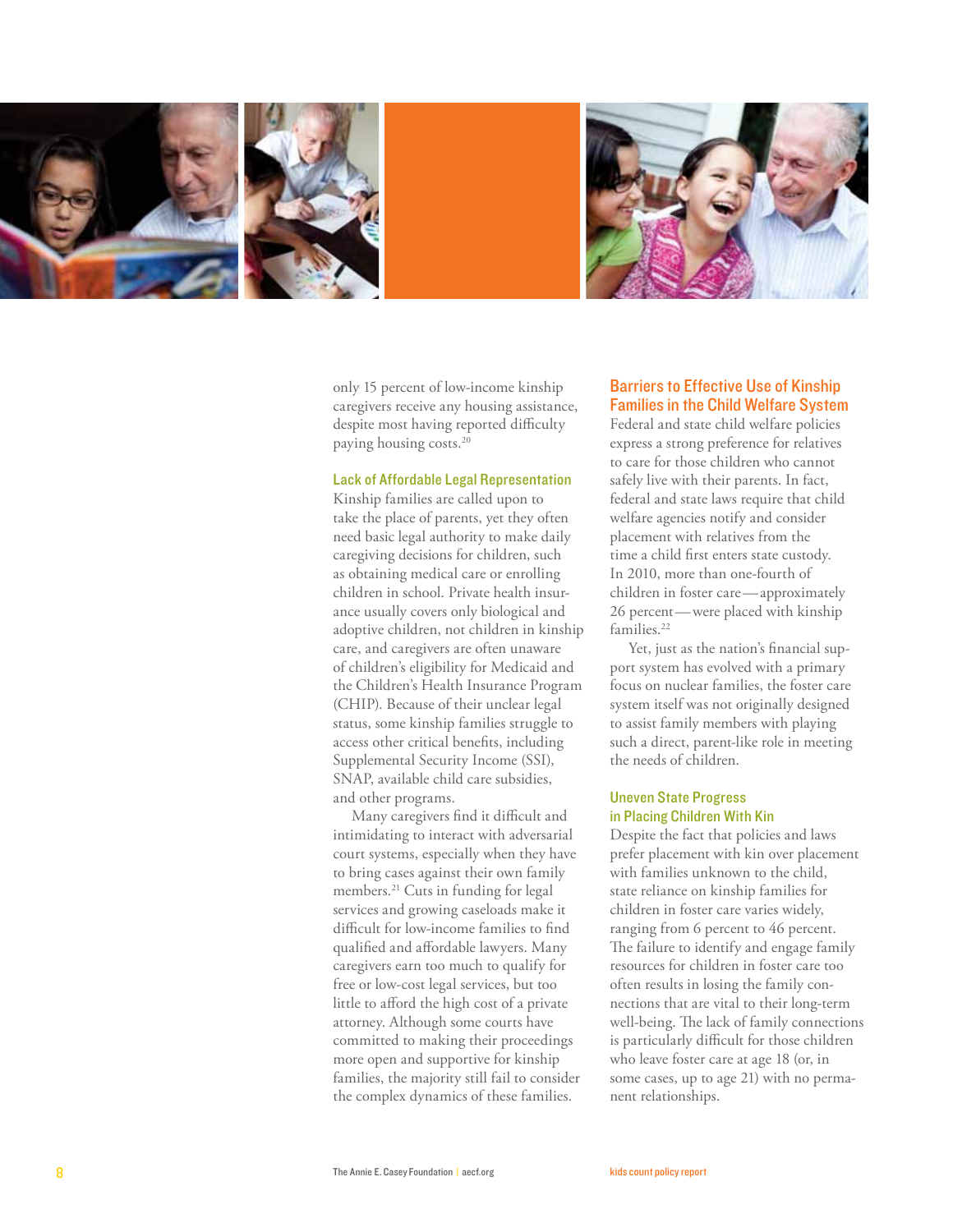Despite making resources available to children in kinship care, public benefits programs have evolved with nuclear families in mind. As a result, kinship care families are often the "square pegs" in the round holes of the TANF program and other existing government systems.

#### Barriers to Licensing Kin as Foster Parents

To care for a child in foster care and receive the same supports as other foster parents, relatives typically must be fully licensed as kinship foster parents. However, current state licensing requirements and agency practices for licensing kin families often prevent caregivers from being approved for licensed placements. In fact, more than half of children placed with relatives under state supervision are in unlicensed homes.<sup>23</sup>

In some cases, foster care regulations such as physical space requirements (e.g., square footage of bedrooms, size of windows) were not designed with relatives in mind. Foster parent training, a licensure requirement in almost all states, typically focuses on the wide range of issues facing traditional foster families and may not be relevant to kinship families. While many states allow waivers—exceptions to licensing requirements that do not directly impact child safety—the waiver process is often ignored or inconsistently applied.<sup>24</sup> The failure of some state child welfare agencies to inform caregivers that licensing is an option may also cause them to miss out on the financial support and other benefits that are typically offered to nonkin foster parents.

#### Inconsistent Kinship Diversion Policies

When a child first comes to the attention of the child welfare system, many agencies divert children to live with kin as an alternative to bringing the child into state custody, a practice that is commonly referred to as *kinship diversion*. This means placements are made without the system securing legal custody and accepting oversight responsibility. It is estimated that kin are caring for more than 400,000 children who have been diverted from foster care.<sup>25</sup>

Despite their prevalence, diversion practices vary significantly both across and within states, and few jurisdictions have developed clear policies to guide them. While some agencies offer ongoing services and supervision, others provide few if any follow-up services to the birth parent, the caregiver, or the child. Many families also agree to diversion without a full understanding of their other options (including the choice to become a licensed foster parent), or without the appropriate legal authority to make decisions on behalf of the child. Because most states do not track outcomes for children who are diverted, little is known about the experience of children living with kin outside of foster care.

#### Expanding Permanency Options for Children in Kinship Foster Care

When child welfare agencies determine that it is not possible for a child to return home to their parents, many relatives choose adoption to ensure a permanent home for the child.<sup>26</sup> Recognizing that adoption may not be the most appropriate choice for every kinship family, federal law also allows states to use federal funds to provide an ongoing payment so that eligible children can live permanently with relatives who obtain legal guardianship through the courts. Although 30 states have taken advantage of this option, 21 states have yet to apply for the program.<sup>27</sup>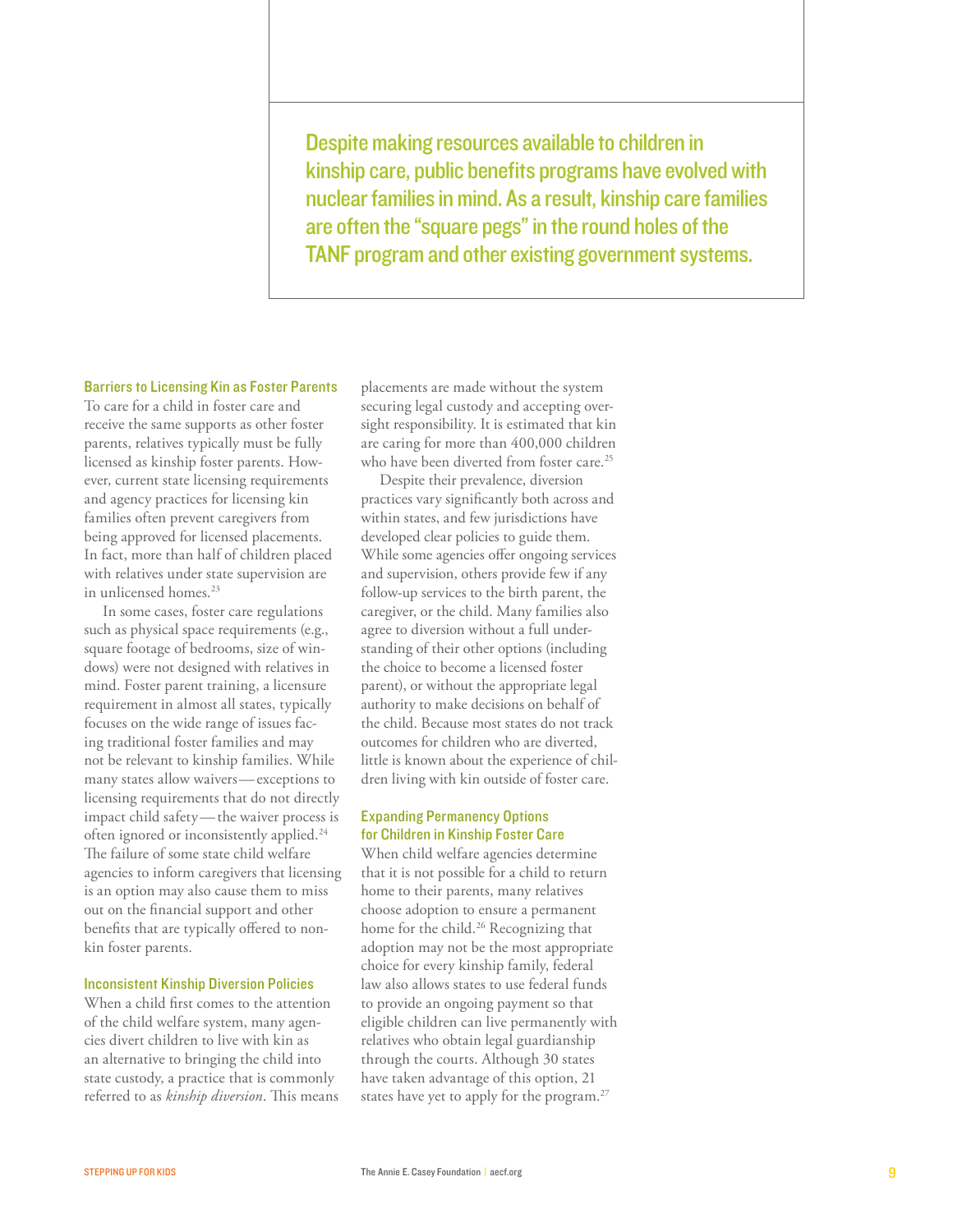# Policy recommendations

how to improve government and community support for kinship families

> Kinship families step forward to nurture and protect some of our nation's most vulnerable children. Government agencies and community stakeholders also have an important responsibility to help struggling kinship families provide the best possible care and opportunities for the children they are raising. In many states, innovative models and best practices are emerging that help increase the financial stability of kinship families, meet the unique needs of families who have come to the attention of the child welfare system, and improve and expand community-based responses to help kinship families thrive. The following recommendations are based on the best of these ideas and should be expanded across states to strengthen the support system for kinship families.

#### 1. Increase Financial Stability of Kinship Families

To increase their financial stability and prevent unnecessary and more costly involvement in the child welfare and other systems, states should use the flexibility under current federal statute to increase basic income supports for low-income kinship families. Here are some examples of how states can help kinship families secure the resources they need to meet the basic needs of the children they are caring for:

Ensure kinship families have access to benefits to which they are eligible. States should ensure that kinship families are aware of and receive available assistance to meet the basic needs of the children in their care. This includes access to TANF, SNAP, the National School Lunch Program, Social Security, Medicaid, CHIP,

child care, housing assistance, foster care subsidies, and other programs as appropriate. For working kinship caregivers, receipt of the Earned Income Tax Credit (EITC) can also help to ensure family financial stability.

Kinship navigator programs are proving to be excellent vehicles to link kinship families with resources to meet their needs.28 These programs coordinate efforts among public agencies and educate workers and families about eligibility requirements. United Way-sponsored 211 call-in centers, as well as state resource and referral programs, which provide information on local government and community-based services through a single point of contact by telephone, can also be a first point of contact for access to benefits.

#### Design TANF-funded programs that meet the unique needs of kinship care families.

TANF block grants provide states with opportunities to better meet the needs of low-income kinship families. Some states have increased TANF grant levels to better reflect the actual cost of raising children who have been separated from their parents, and they have extended child care benefits to working caregivers.<sup>29</sup> States have also increased asset limits, removed work requirements, and ignored time limits on cash assistance for older caregivers.<sup>30</sup> States implementing these reforms recognized that such eligibility requirements and restrictions were designed primarily with young, single mothers in mind and are not as relevant for older kin. States can also use flexible TANF funds or authorize state funding for emergency assistance to help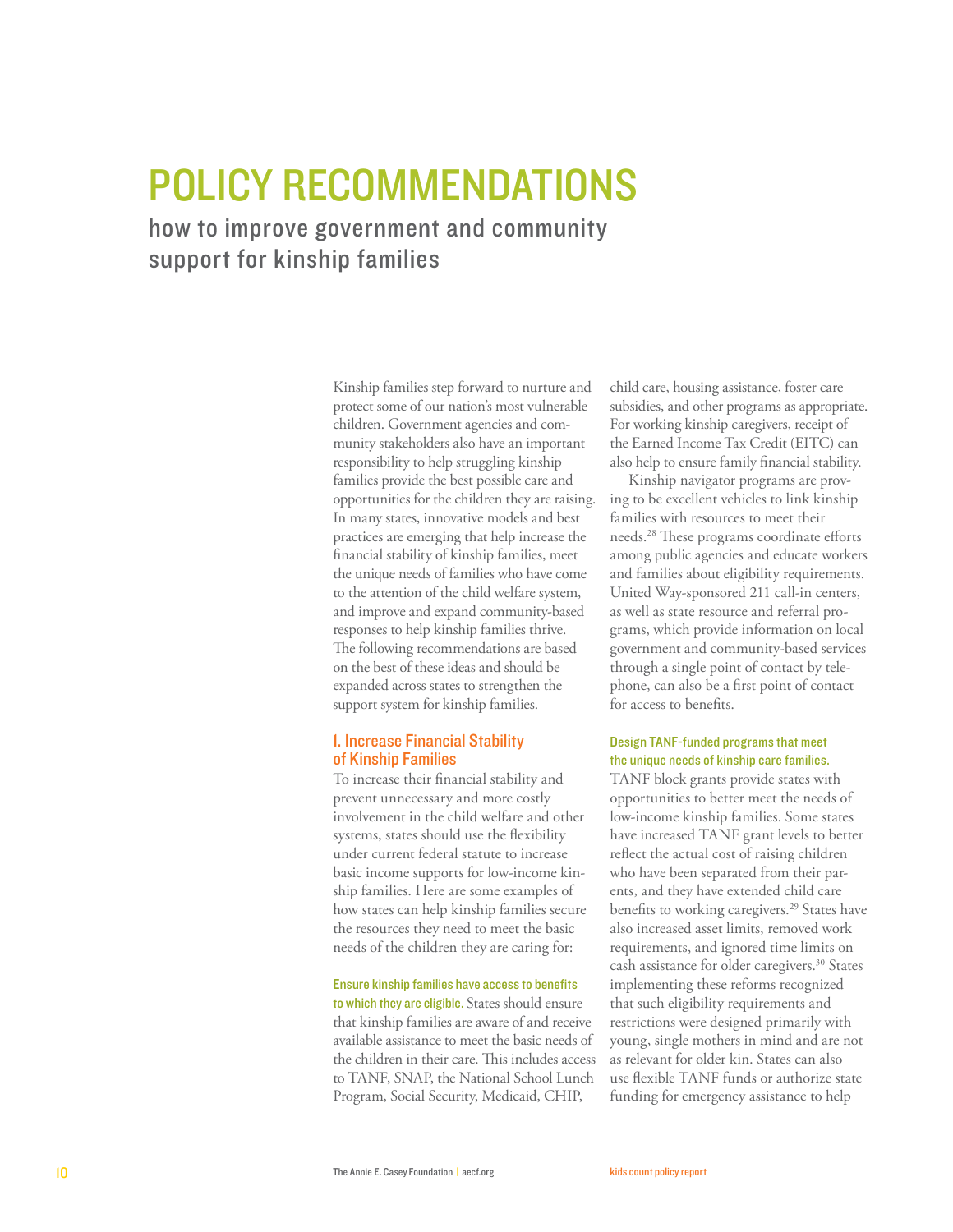

kinship families through the transition of assuming responsibility for their children.<sup>31</sup>

States can do more to coordinate TANF programs with child welfare agencies, especially for kinship caregivers involved in both systems, such as unlicensed foster parents or those who became caregivers as a result of diversion. For these families, states can ensure that kinship caregivers have the financial capacity to meet the needs of children without foster care payments. And certainly states need to ensure that the needs of biological parents are being met so that reunification can occur.

#### 2. Strengthen Kinship Families Involved in the Child Welfare System

As reliance on kinship care continues to grow, states are recognizing the need to

ensure that abused and neglected children living in kinship families achieve safety, permanence, and well-being, as required by federal law. Best practices from around the country include the following:

#### Aligning public agency and court practices with the philosophy of placing children with kin.

Leading state and local child welfare systems are now working to identify and engage kin as early as possible when a child becomes involved in the child welfare system; to assess kin for their capacity to serve as appropriate placement resources; and to support kin when they step up to care for children. Courts are also playing an increasing role by requiring agencies to identify and engage kin whenever possible. Family decision making

#### **CASE STUDY**

# Allegheny Department of Human Services: A Second Chance for Kinship Families

In 1994, Allegheny County in Pennsylvania responded to a judicial consent decree requiring that resources be provided to kinship foster parents. Recognizing that kinship families needed an approach that was different from the way traditional foster care is provided, the county partnered with A Second Chance, Inc. (ASCI), a licensed

foster care agency designed to meet the unique needs of kinship care families. As the only agency in the country that specializes in child welfare-involved kinship families, ASCI is able to license 93 percent of its families so that they have access to needed financial support, while providing parents with services to help them regain custody of their

children. As part of its comprehensive approach, ASCI provides kinship care training specially designed to address the dynamics of kinship families; intensive in-home services; emergency assistance, including a clothing bank and flexible funding for other necessary expenses; respite services; and transportation. ASCI also assigns different

social workers to work with the caregiver and the parent to ensure that immediate service needs, as well as longer-term reunification and permanency goals, are being met. The Department of Human Services now places more than 60 percent of the children in foster care with kin and achieves permanence in 89 percent of its cases.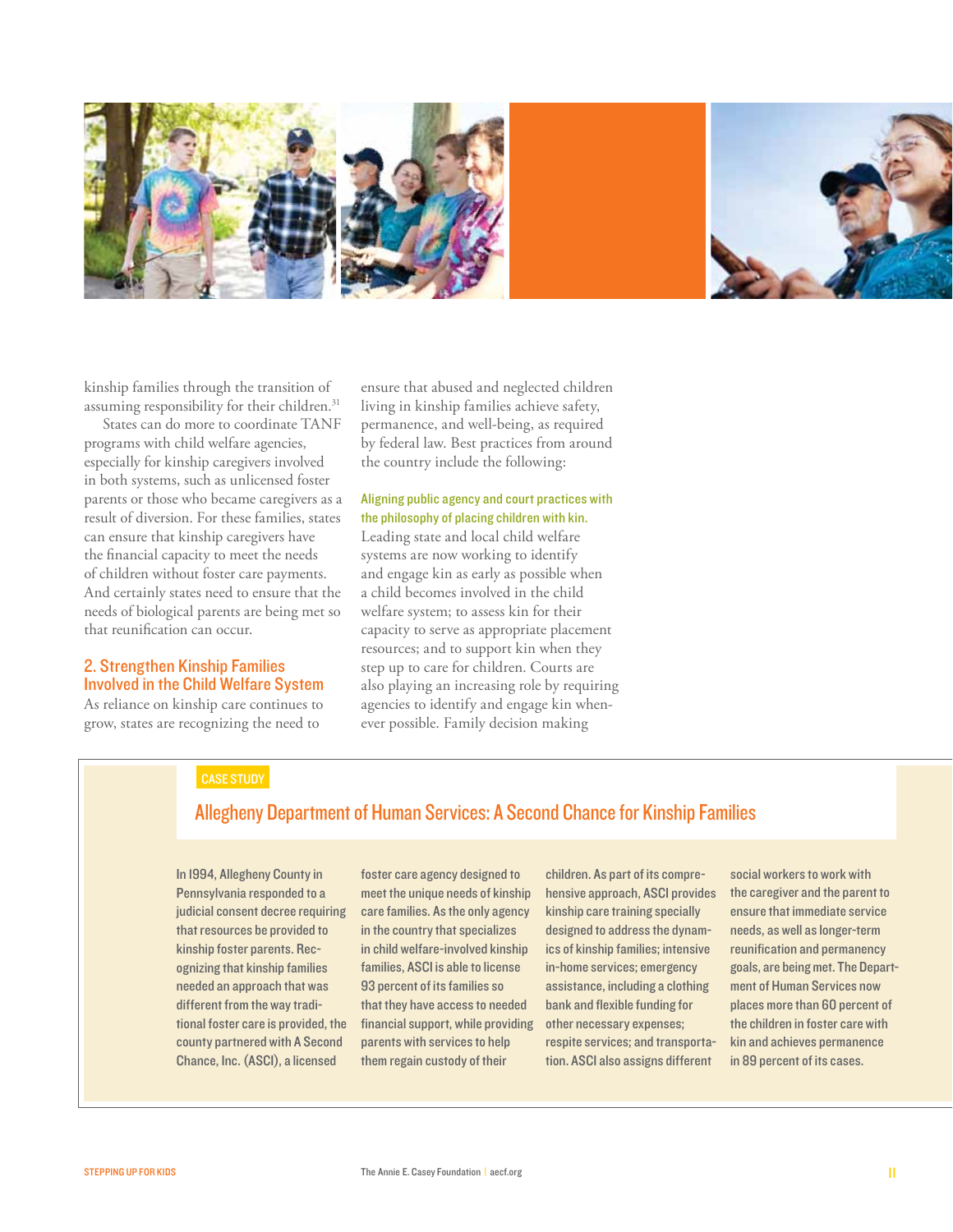



and front-end family finding are just two examples of promising practices that help agencies work with kin families.<sup>32,33</sup>

### Assuring that any decision to divert children to live with kin as an alternative to state custody is guided by sound policy and practice.

Clear policies help workers determine whether diversion away from state custody is appropriate for children who come to the attention of the child welfare system. Clear program guidance defines how the agency supports these families outside of the traditional foster care structure. These policies include provisions for an independently facilitated team decisionmaking meeting<sup>34</sup> to explore the best options for care and protection of the child with the family.

Kinship families need to understand all of their options, including the option to become licensed kinship foster parents, and they need to understand what supports will be available to them, the children, and the birth parents once the diversion occurs. Child welfare agencies should also track the experiences of chil dren who are diverted from foster care to live with kin to ensure that they are in safe and stable living arrangements. Finally, caregivers who may be struggling should feel safe in seeking support from the child welfare agency without worrying that doing so might lead to having the child removed unnecessarily from their home.

#### Reforming foster home licensing requirements.

Some states and counties have carefully reviewed their existing licensing standards to eliminate overly burdensome or prescriptive requirements. States have developed clear and timely processes to grant waivers for those standards that might be appropriate for traditional foster care but that are not relevant for kinship families. States should ensure that training for kinship foster parents is relevant to their needs and does not create a barrier to licensing kinship families.

#### Adding subsidized guardianship to the permanency options for foster children.

All states should opt into the federal government's Guardianship Assistance Program (GAP). GAP provides federal subsidies for kinship families who agree to permanently care for foster children when they cannot return home or be adopted. GAP can help children leave foster care to find permanent homes with kin and can help states save the administrative costs of continuing to visit with and provide court hearings for the child.

#### 3. Enhance Other Community-Based and Government Responses for Kinship Families

Community and government systems can come together to develop a comprehensive and coordinated network of services and supports for kinship families. This network harnesses the collective action of government agencies, state legislatures, businesses, the legal community, faithbased organizations, and others. An effective network would ensure that kin ship care families have the following: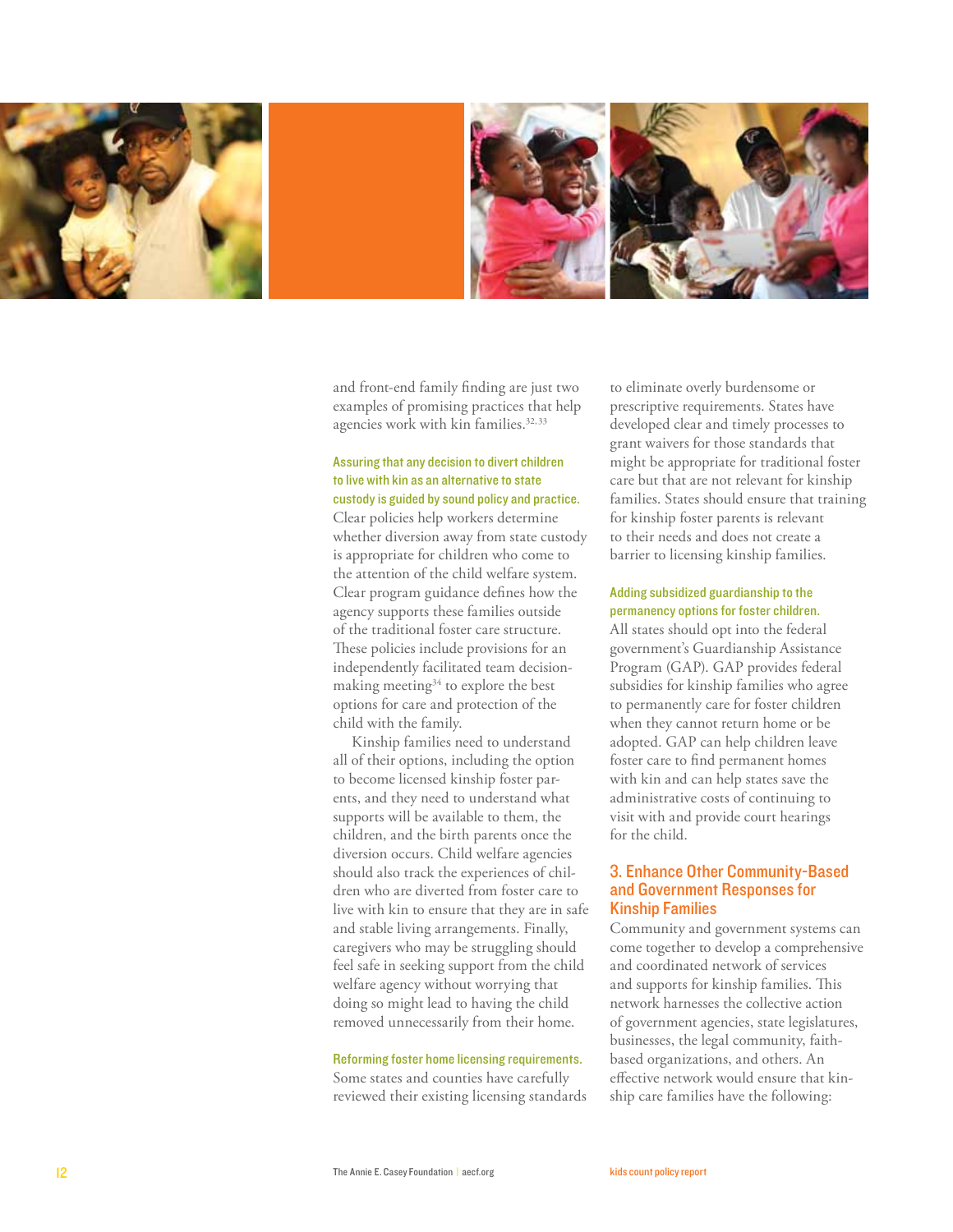In many states, innovative models and best practices are emerging that help increase the financial stability of kinship families, meet the unique needs of these families, and improve and expand community-based responses to help them thrive.

Stable Housing: The U.S. Department of Housing and Urban Development, housing authorities, housing developers, and children's agencies can promote the development of grandfamily housing. Grandfamily housing enables children and their relative caregivers to live in stable housing with other kinship families with supportive services specially designed to meet their needs.<sup>35</sup>

Affordable Legal Representation: The legal community can help kinship families secure quality and low-cost legal representation through partnerships with local law schools or pro bono representation through local law firms and bar associations. It can also advocate for the expansion of legal services programs targeted at kinship families. ■ Access to Health Care: States should enact medical consent laws that allow kinship caregivers to access medical care

for children without court-ordered legal custody or guardianship. Ability to Enroll Children in School: States should enact educational consent laws

that allow kinship caregivers to enroll children in school without legal custody or guardianship.

■ Community-Based Support: The National Family Caregiver Support Program (NFCSP)36 enables state Area Agencies on Aging to use up to 10 percent of their funding to support grandparents and other relatives age 55 and older who are raising children. This funding has provided critical community-based services and supports for kinship families. States should be encouraged to use the full 10 percent of their NFCSP allotment to enhance community support for kinship families.

#### **CONCLUSION**

Millions of American families have stepped up to care for the children in their extended families. To help them care for these children, public systems, private agencies, faith-based organizations, and the entire community must also step up. The Casey Foundation encourages states and communities to continue to strengthen existing policies and programs for kinship care families.

Kinship care enjoys strong bipartisan support. In 2008, Congress unanimously passed the Fostering Connections to Success and Increasing Adoptions Act, which provided new federal resources to support kinship care families and instructed states to ensure that relatives are identified and engaged when children must be removed from their parents' homes.

States are also stepping up. Many states have focused on removing barriers to licensing kin to care for children placed in foster care.37 Several states have also taken advantage of the flexibility of the TANF block grant to help kinship care families cover the unexpected costs of taking in a child and eliminate the need for unnecessary foster care.<sup>38</sup> Communitybased programs have created effective one-stop service delivery models designed specifically for kinship families.<sup>39</sup>

Now is the time to bring many of these innovative programs and policies to a national scale so that no matter where they live and what their needs are, kinship care families have the support they need to ensure that children thrive.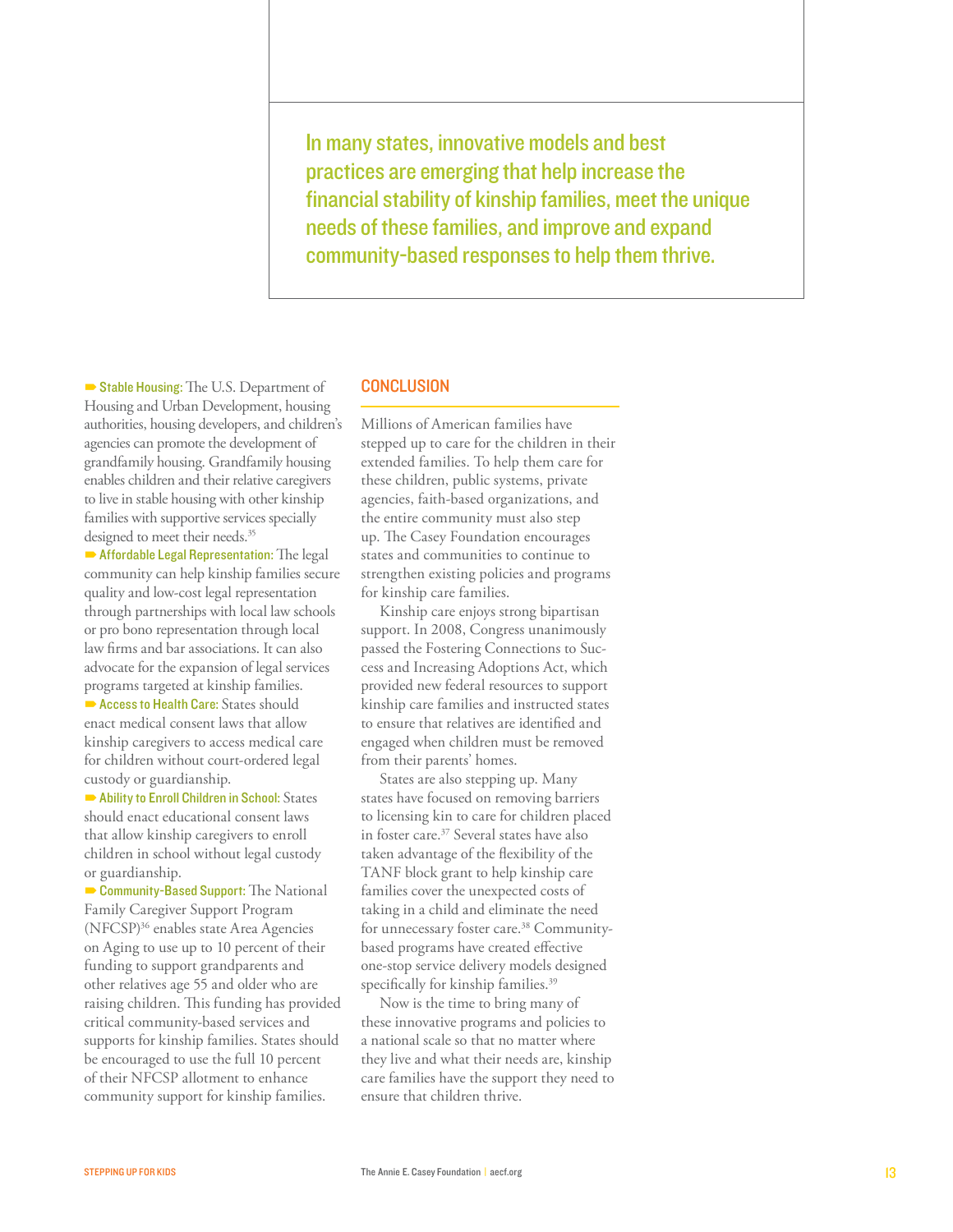Ours is by no means a tradition limited to respect for the bonds uniting the members of a nuclear family. The tradition of uncles, aunts, cousins, and especially grandparents sharing a household…has roots equally venerable and deserving of recognition.

Supreme Court Justice Lewis Powell, Moore v. City of East Cleveland<sup>40</sup>

#### **ENDNOTES**

1. Population Reference Bureau's analysis of the 2009, 2010, and 2011 Current Population Survey Annual Social and Economic Surveys.

2. Ibid.; KIDS COUNT Data Center's analysis of 2010 AFCARS data, see http://datacenter. kidscount.org/data/acrossstates/ Rankings.aspx?loct=2&by=a& order=a&ind=6247&dtm=12994& ch=2621&tf=133.

3. *Grandfamilies* is also used to describe families in which grandparents and other relatives are caring for children who cannot remain with their parents, a term popularized by Generations United based on extensive public opinion research.

4. Population Reference Bureau's analysis of the 2009, 2010, and 2011 Current Population Survey Annual Social and Economic Surveys.

5. James P. Gleeson et al., "Becoming Involved in Raising a Relative's Child: Reasons, Caregiver Motivations, and Pathways to Informal Kinship Care," *Child & Family Social Work* 14, no. 3 (August 2009): 300–10.

6. Richard Bavier, "Children Residing With No Parent Present," *Children & Youth Services Review* 33, no. 10 (2011): 1891–1901; Olivia Golden and Amelia Hawkins, *TANF Child-Only Cases* (Washington, DC: The Urban Institute, 2012), 3.

7. KIDS COUNT Data Center's analysis of 2010 AFCARS data, see http://datacenter.kidscount.org/ data/acrossstates/Rankings.aspx? loct=2&by=a&order=a&ind=6247 &dtm=12994&ch=2621&tf=133.

8. Jennifer Ehrle, Rob Geen, and Regan Main, *Kinship Foster Care: Custody, Hardships, and Services* (Washington, DC: The Urban Institute, 2003). The difference between the estimated 542,000 children placed as a result of social services involvement and the 131,000 known to be in state custody in that year (2001) was approximately 400,000.

9. Population Reference Bureau's analysis of the 2009, 2010, and 2011 Current Population Survey Annual Social and Economic Surveys.

10. Richard Bavier's analysis of data from the 1997 National Longitudinal Survey of Youth, prepared for the Annie E. Casey Foundation. For more information, contact Rob Geen at the Annie E. Casey Foundation, rgeen@aecf.org.

11. Marc Winokur, Amy Holtan, and Deborah Valentine, "Kinship Care for the Safety, Permanency, and Well-Being of Children Removed From the Home for Maltreatment," *Campbell Systematic Reviews* 1 (2009), doi:10.4073/ csr.2009.1.

12. Ibid.

13. D. M. Rubin et al., "The Impact of Kinship Care on Behavioral Well-Being for Children in Outof-Home Care, *Archives of Pediatric & Adolescent Medicine* 162, no. 6 (2008): 550–56.

14. *National Survey of Child and Adolescent Well-Being (NSCAW), CPS Sample Component Wave 1 Data Analysis Report* (Washington, DC: U.S. Department of Health and Human Services, Administration for Children and Families, April 2005).

15. Population Reference Bureau's analysis of the 2009, 2010, and 2011 Current Population Survey Annual Social and Economic Surveys.

16. Richard Bavier, "Children Residing With No Parent Present, *Children & Youth Services Review* 33, no. 10 (2011): 1891–1901; Olivia Golden and Amelia Hawkins, *TANF Child-Only Cases* (Washington, DC: The Urban Institute, 2012), 3.

17. Jennifer Crew Solomon and Jonathan Marx, "The Physical, Mental, and Social Health of Custodial Grandparents," in *Grandparents Raising Grandchildren*, ed. Bert Haylsip Jr. and Robin Goldberg-Glen (New York: Springer Publishing Company, 2000); Meredith Minkler et al., "Grandparent Caregiving and Depression" (ibid.).

18. Bavier, "Children Residing With No Parent Present."

19. U.S. Government Accountability Office (GAO), *TANF and Child Welfare Programs: Increased Data Sharing Could Improve Access to Benefits and Services* (Washington, DC: GAO, October 2011), see www.gao.gov/products/GAO-12-2; Golden and Hawkins, *TANF Child-Only Cases*, 3.

20. Jennifer Ehrle and Rob Geen, *Children Cared for by Relatives: What Services Do They Need?* National Survey of America's Families, Series B, No. B-47. (Washington, DC: The Urban Institute, 2002).

21. Additional research is needed to determine precisely how many private kinship families lack legal custody or guardianship of the children under their care.

22. KIDS COUNT Data Center's analysis of 2010 AFCARS data, see http://datacenter.kidscount.org/ data/acrossstates/Rankings.aspx? loct=2&by=a&order=a&ind=6247 &dtm=12994&ch=2621&tf=133.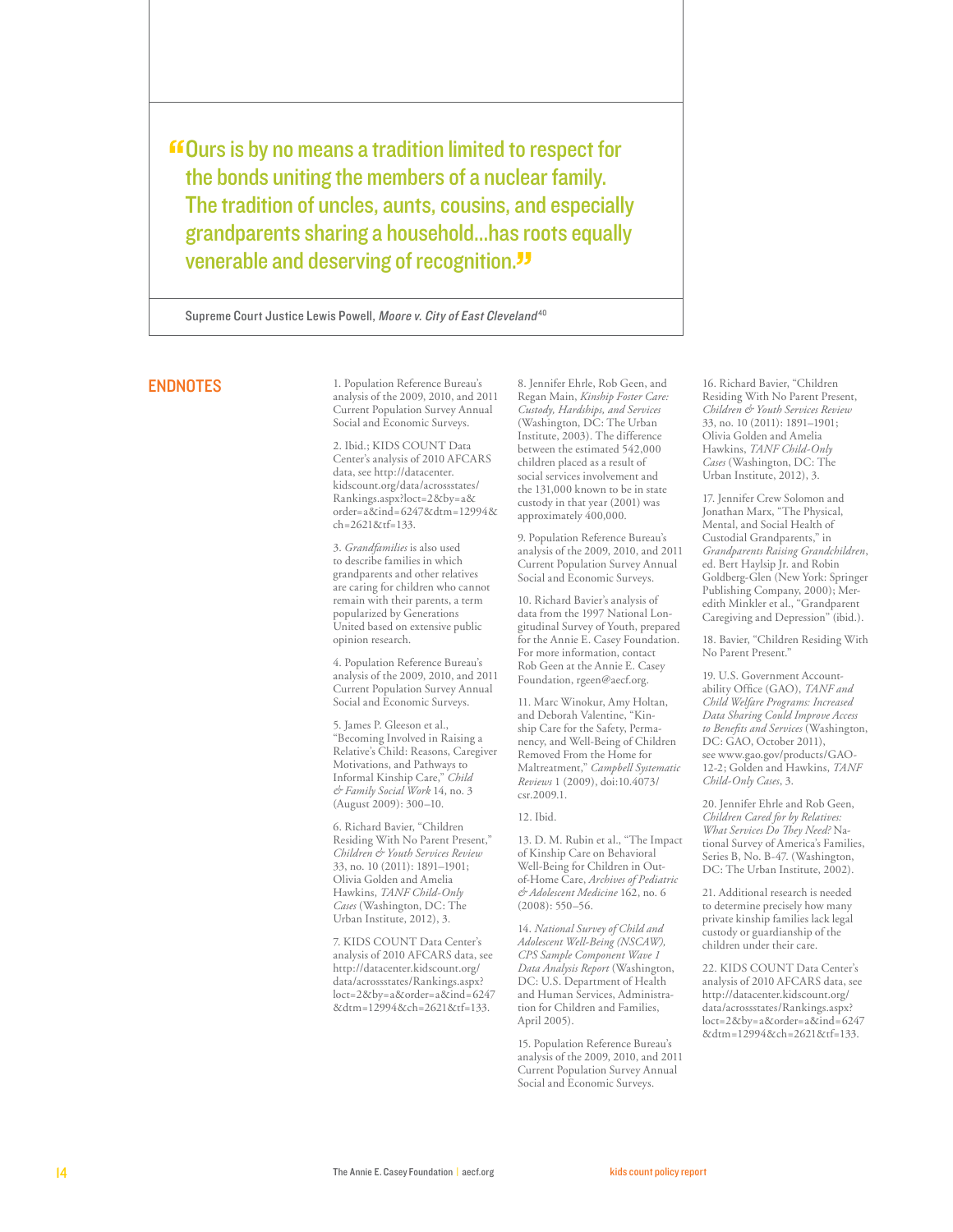



23. Children's Bureau, Administra tion on Children,Youth and Fami lies, Administration for Children and Families, U.S. Department of Health and Human Services, *Report to Congress on States' Use of Waivers of Non-Safety Licensing Standards for Relative Foster Family Homes* (2011), see www.acf.hhs.gov/programs/cb/ pubs/statesuse/statesuse.pdf.

24. Federal legislation enacted in 2008, the Fostering Connections to Success and Increasing Adoptions Act, reaffirmed the ability of states to grant waivers for non-safety licensing standards on a case-bycase basis, but many states still fail to take advantage of this flexibility.

25. Jennifer Ehrle, Rob Geen, and Regan Main, *Kinship Foster Care: Custody, Hardships, and Services*. (Washington, DC: The Urban Institute, 2003). The difference between the estimated 542,000 children placed as a result of social services involvement and the 131,000 known to be in state custody in that year (2001) was approximately 400,000.

26. U.S. Department of Health and Human Services, Administra tion for Children and Families, Administration on Children,Youth and Families, Children's Bureau,*The Adoption and Foster Care Analysis and Reporting System (AFCARS) Re port: Preliminary FY 2010 Estimates as of June 2011* (18), see www.acf. hhs.gov/programs/cb/stats\_ research/afcars/tar/report18.htm.

27. The District of Columbia is considered a state for the purposes of the Guardianship Assistance Pro gram (GAP). For more on GAP, see *Title IV-E Guardianship Assistance*, www.acf.hhs.gov/programs/cb/ programs\_fund/index.htm#state. The following 21 states have not yet taken up the GAP option: Arizona, Delaware, Florida, Georgia, Indiana, Iowa, Kansas, Kentucky, Minnesota, Mississippi, Nevada, New Hamp shire, New Mexico, North Carolina,

North Dakota, Ohio, South Caro lina, Utah, Virginia, West Virginia, and Wyoming.

28. Kinship navigator programs are state initiatives that provide information and referral services to grandparents and other relatives raising children to link them to the benefits and services that they or the children need. For more information, see www.grandfamilies.org/index. cfm?page=topics&topicid=29.

29. The Urban Institute's analysis of state information in the Welfare Rules Database.

#### 31. GAO, *TANF and Child Welfare Programs* .

30. Ibid.

32. "Family team decision making" is a process for making decisions about the safety of the child anytime a placement decision is being contemplated. It is designed to bring together the agency, families, and their communities and empower families to participate in developing action plans.

33. "Family finding" is a practice ini tially designed to conduct an extensive search for family members of children who had become disconnected from their family networks while in foster care. Some agencies have adapted family finding as a practice to find family resources for children when they first come into foster care. For more on family finding and other strategies for identifying and engaging relatives, see www.senecacenter.org/ familyconnectedness and http:// childfocuspartners.com/pdfs/ RelativeSearchGuide10–15.pdf.

34. "Team decision making" is a form of team meetings specifically designed around the decision to place or to change the placement of a child. Other forms of family team meetings are used at various points in the case process, but are not spe cific to the placement decision.

35. For more on grandfamily hous ing and other solutions to securing stable housing for kinship families, see Generations United, *Grandparents and Other Relatives Raising Children: An Action Agenda to Create Affordable Housing Opportunities* (Washington, DC: Generations United, 2005).

36. For more on the National Family Caregiver Support Program, see www.gu.org/LinkClick. aspx?fileticket=Lgq5WfhP-Tg%3d&tabid=157&mid=606.

37. For example, in Indiana, between 2006 and 2012, the percentage of foster children placed with relatives increased by 118 percent (from 18 percent to 40 percent). Similarly, Connecticut had an increase of 79 percent (from 14 percent to 25 percent) in a single year (2010–2011).

38. For example, Washington State allows unrelated caregivers, such as a friend or neighbor, to apply for TANF child-only assistance after undergoing a home study and background check. In addition, Washington developed appropri ate standards and requirements to ensure the health, well-being, and success of children, including caregiver training and well-child exams. Finally, the TANF agency implemented an integrated case management model that serves relative caregivers receiving childonly grants.

39. Examples include the K.A.R.E. Center in Arizona, Grand Central in Philadelphia, and Edgewood Center in San Francisco.

40. Moore v. City of East Cleveland, 431 U.S. 494,97 S. Ct. 1932,52 L. Ed. 2d 531 (1977).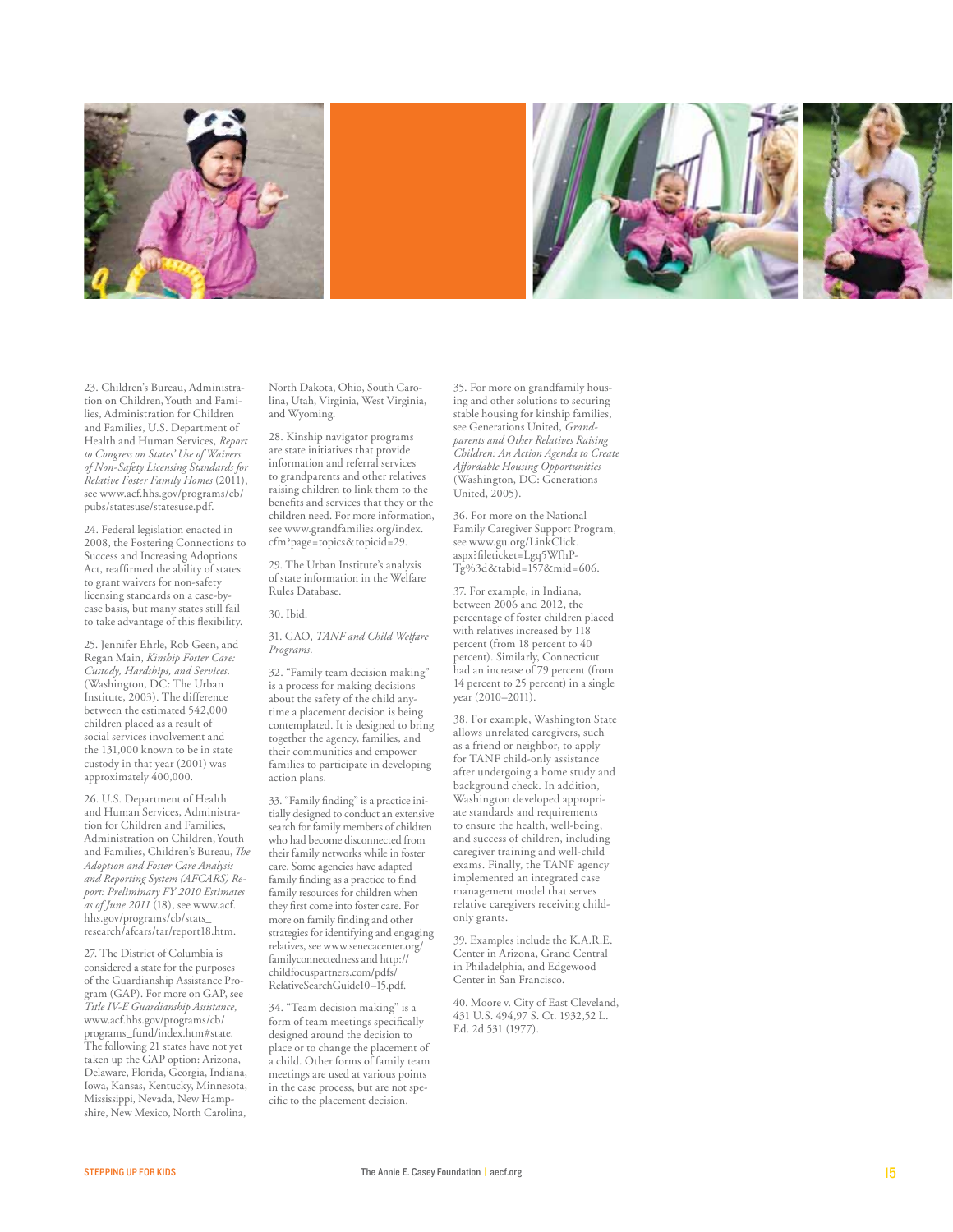#### **ABOUT THE** Annie E. Casey **FOUNDATION** and Kids Count

The Annie E. Casey Foundation is a private charitable organization dedicated to helping build better futures for disadvantaged children in the United States. It was established in 1948 by Jim Casey, one of the founders of UPS, and his siblings, who named the Foundation in honor of their mother. The primary mission of the Foundation is to foster public policies, human-service reforms, and community supports that more effectively meet the needs of today's vulnerable children and families. In pursuit of this goal, the Foundation makes grants that help states, cities, and communities fashion more innovative, cost-effective responses to these needs.

KIDS COUNT®, a project of the Annie E. Casey Foundation, is a national and state-by-state effort to track the status of children in the United States. By providing policymakers and citizens with benchmarks of child well-being, KIDS COUNT seeks to enrich local, state, and national discussions concerning ways to secure better futures for all children. At the national level, the initiative develops and distributes reports on key areas of well-being, including the annual *KIDS COUNT Data Book*.

The initiative also maintains the KIDS COUNT Data Center, which uses the best available data to measure the educational, social, economic, and physical well-being of children.

Additionally, the Foundation funds a nationwide network of state-level KIDS COUNT projects that provide a more detailed, community-by-community picture of the condition of children.

Additional data and copies of this report can be found at www.aecf.org/kinship.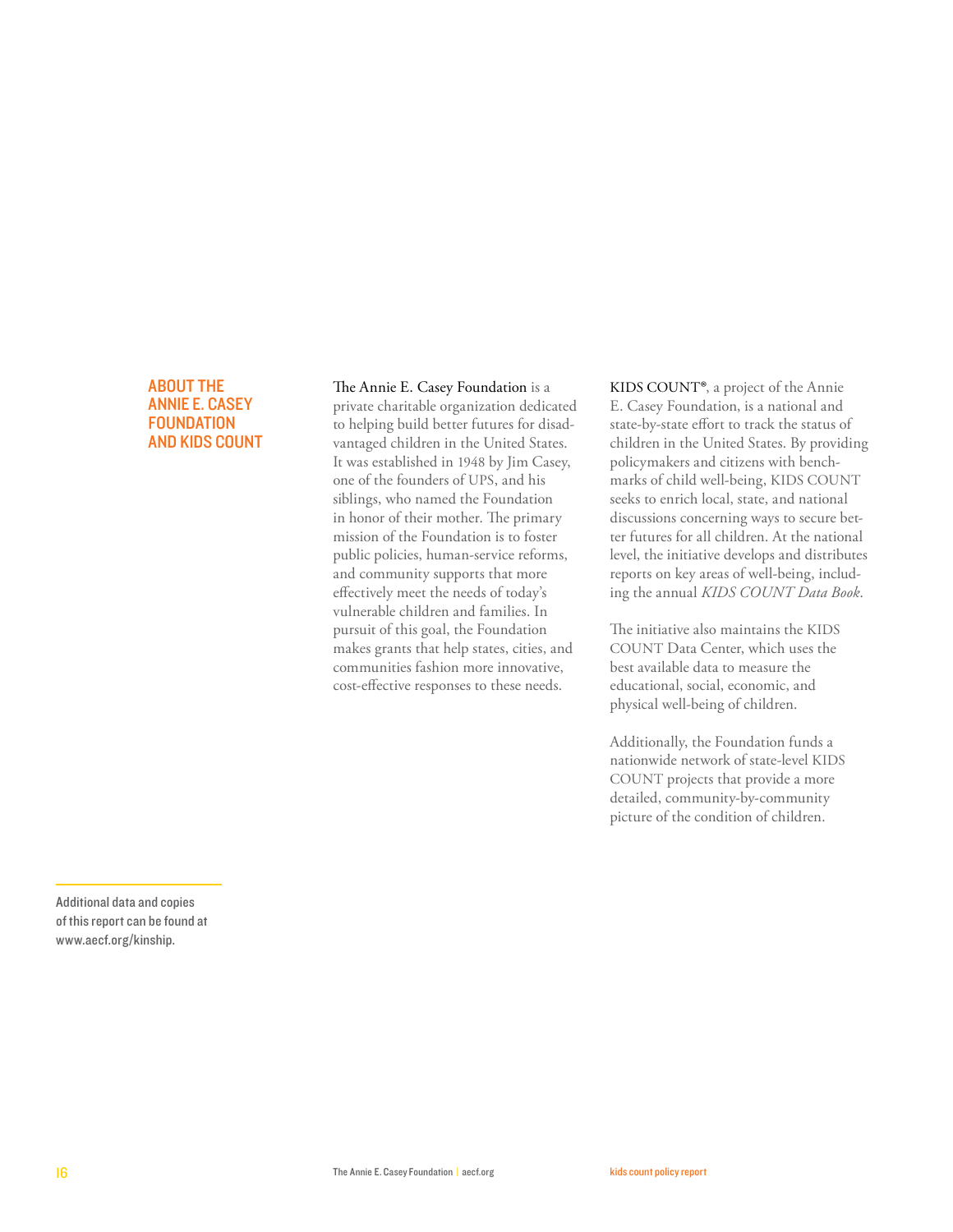

### Acknowledgments

Research and writing assistance for this report was provided by Mary Bissell and Jennifer Miller of ChildFocus, and we thank them for their expertise and tireless efforts.

Permission to copy, disseminate, or otherwise use information from this policy report is granted as long as appropriate acknowledgment is given.

Designed by KINETIK www.kinetikcom.com

Photography © Cynthia Sambro-Rier and Jason Miczek

Printed and bound in the United States of America on recycled paper using soy-based inks.

KIDS COUNT  $\circ$  is a registered trademark of the Annie E. Casey Foundation.

© 2012 The Annie E. Casey Foundation 701 St. Paul Street Baltimore, MD 21202 www.aecf.org